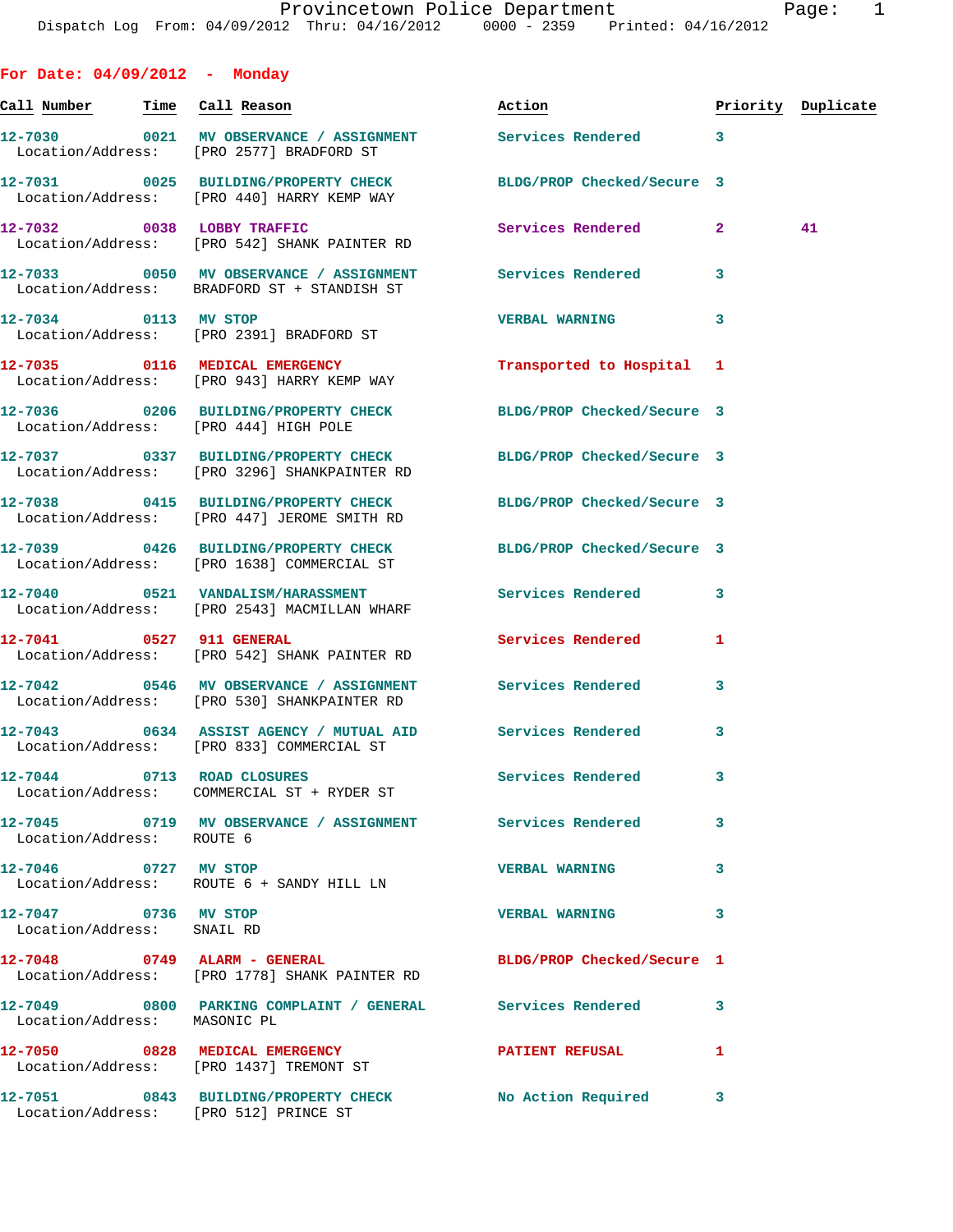|                                                           | Provincetown Police Department The Rage: 2                                                                         |                           |              |
|-----------------------------------------------------------|--------------------------------------------------------------------------------------------------------------------|---------------------------|--------------|
|                                                           | Dispatch Log From: 04/09/2012 Thru: 04/16/2012 0000 - 2359 Printed: 04/16/2012                                     |                           |              |
|                                                           | 12-7053 0843 BUILDING/PROPERTY CHECK No Action Required 3<br>Location/Address: [PRO 2206] COMMERCIAL ST            |                           |              |
|                                                           | 12-7052 0854 FOUND KEYS 12-7052 Services Rendered 3<br>Location/Address: [PRO 1180] COMMERCIAL ST                  |                           |              |
|                                                           | 12-7054 0917 PARK, WALK & TALK CHERE Services Rendered 2<br>Location/Address: [PRO 3687] COMMERCIAL ST + CONANT ST |                           |              |
| 12-7055 0923 M/V VANDALISM<br>Location/Address: CONANT ST |                                                                                                                    | Services Rendered 3       |              |
|                                                           | 12-7056 0945 ALARM TESTING<br>Location/Address: [PRO 3007] HARRY KEMP WAY                                          | Services Rendered 1       |              |
|                                                           | $12-7057$ 0957 ALARM - FIRE<br>Location/Address: [PRO 204] COMMERCIAL ST                                           | False Alarm               | 1            |
|                                                           | 12-7058 1003 MV STOP<br>Location/Address: [PRO 1789] BRADFORD ST                                                   | VERBAL WARNING 3          |              |
|                                                           | 12-7059 1030 DOG OFF LEASH<br>Location/Address: [PRO 564] BAYBERRY AVE                                             | Services Rendered         | $\mathbf{2}$ |
|                                                           | 12-7060 1045 ANIMAL CALL<br>Location/Address: [PRO 527] RYDER ST EXT                                               | SPOKEN TO 2               |              |
| Location/Address: KINGS WAY                               | 12-7061 1107 MEDICAL EMERGENCY 1 Transported to Hospital 1                                                         |                           |              |
|                                                           | 12-7062 1110 PARKING COMPLAINT / GENERAL Services Rendered 3<br>Location/Address: [PRO 637] BRADFORD ST            |                           |              |
|                                                           | 12-7064 1127 FOUND LICENSE<br>Location/Address: [PRO 542] SHANK PAINTER RD                                         | Services Rendered 3       |              |
|                                                           | 12-7063 1129 MV OBSERVANCE / ASSIGNMENT Services Rendered 3<br>Location/Address: [PRO 3099] SHANKPAINTER RD        |                           |              |
|                                                           | 12-7065 1130 MV STOP<br>Location/Address: [PRO 539] SHANK PAINTER RD                                               | VERBAL WARNING 3          |              |
| 12-7066 1138 MV STOP                                      | Location/Address: [PRO 539] SHANK PAINTER RD                                                                       | <b>VERBAL WARNING</b>     |              |
|                                                           | 12-7067 1146 MEDICAL EMERGENCY<br>Location/Address: [PRO 440] HARRY KEMP WAY                                       | Transported to Hospital 1 |              |
| Location/Address: [PRO 571] ALDEN ST                      | 12-7068 1146 BUILDING/PROPERTY CHECK No Action Required 3                                                          |                           |              |
|                                                           | 12-7069 1146 MV OBSERVANCE / ASSIGNMENT<br>Location/Address: HARRY KEMP WAY + HOWLAND ST                           | Services Rendered         | 3            |
| 12-7070 1155 MV STOP                                      | Location/Address: [PRO 441] HARRY KEMP WAY                                                                         | <b>VERBAL WARNING</b>     | 3            |
|                                                           | 12-7071 1204 ALARM TESTING<br>Location/Address: [PRO 204] COMMERCIAL ST                                            | Services Rendered         | 1            |
| 12-7072 1210 MV STOP                                      | Location/Address: [PRO 2812] HARRY KEMP WAY                                                                        | <b>VERBAL WARNING</b>     | 3            |
|                                                           | 12-7074 1242 BUILDING/PROPERTY CHECK BLDG/PROP Checked/Secure 3<br>Location/Address: [PRO 2543] MACMILLAN WHARF    |                           |              |
|                                                           | $12-7075$ 1244 PARK, WALK & TALK<br>Location: [PRO 3431] LOPES SQUARE                                              | Services Rendered         | $\mathbf{2}$ |
| 12-7073 1249 MV STOP<br>Location/Address: SCHOOL ST       |                                                                                                                    | <b>VERBAL WARNING</b>     | 3            |
|                                                           |                                                                                                                    |                           |              |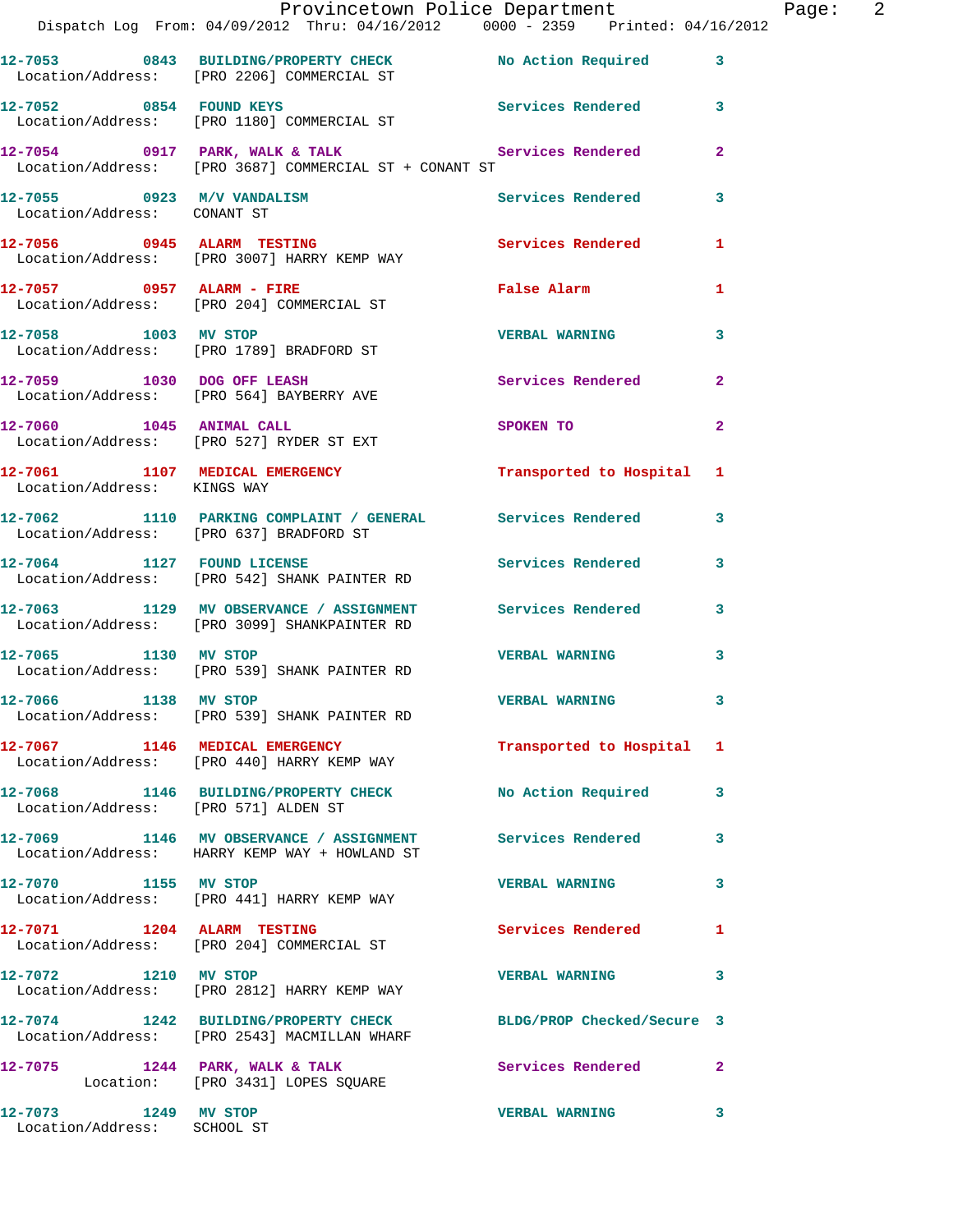| Location/Address: JOHNSON ST                                | 12-7076 1257 PARK, WALK & TALK                                                                                       | No Action Required         | $\mathbf{2}$   |
|-------------------------------------------------------------|----------------------------------------------------------------------------------------------------------------------|----------------------------|----------------|
|                                                             | 12-7078 1257 BUILDING/PROPERTY CHECK No Action Required 3<br>Location/Address: [PRO 106] COMMERCIAL ST               |                            |                |
| 12-7077 1259 191 OUT OF TOWN                                |                                                                                                                      | Services Rendered          | $\mathbf{3}$   |
| Location/Address: ALDEN ST                                  | 12-7079 1359 PAY STATION NOT WORKING                                                                                 | Services Rendered          | 3              |
|                                                             | 12-7080 1516 MV ACCIDENT<br>Location/Address: [PRO 542] SHANK PAINTER RD                                             | No Action Required         | 1              |
| Location/Address: [PRO 433] RYDER ST                        | 12-7081 1621 BUILDING/PROPERTY CHECK BLDG/PROP Checked/Secure 3                                                      |                            |                |
|                                                             | 12-7082 1625 MV OBSERVANCE / ASSIGNMENT No Action Required<br>Location/Address: [PRO 3257] SHANKPAINTER RD           |                            | 3              |
| 12-7083 1643 MV STOP<br>Location: TD BANK                   |                                                                                                                      | <b>VERBAL WARNING</b>      | $\mathbf{3}$   |
|                                                             | $12-7084$ 1644 PARK, WALK & TALK<br>Location/Address: [PRO 182] COMMERCIAL ST                                        | No Action Required         | $\mathbf{2}$   |
|                                                             | $12 - 7086$ 1644 PARK, WALK & TALK<br>Location/Address: [PRO 1645] HARRY KEMP WAY                                    | No Action Required         | $\overline{2}$ |
|                                                             | $12-7085$ 1645 COMPLAINT/I.P.<br>Location/Address: [PRO 1700] COMMERCIAL ST<br>Refer To $P/C$ : $\frac{12-52-AR}{2}$ | No Action Required         | 3              |
|                                                             | 12-7087 1700 PARKING COMPLAINT / GENERAL Services Rendered 3<br>Location/Address: [PRO 300] COMMERCIAL ST            |                            |                |
| Location/Address: [PRO 3259] MACMILLAN                      | 12-7088 1730 BUILDING/PROPERTY CHECK BLDG/PROP Checked/Secure 3                                                      |                            |                |
| Location/Address: [PRO 3259] MACMILLAN                      | 12-7089 1732 BUILDING/PROPERTY CHECK                                                                                 | BLDG/PROP Checked/Secure 3 |                |
|                                                             | 12-7090 1741 PARK, WALK & TALK<br>Location/Address: [PRO 1645] HARRY KEMP                                            | Services Rendered 2        |                |
| Location/Address: RACE POINT RD                             | 12-7091 1750 MV OBSERVANCE / ASSIGNMENT No Action Required                                                           |                            | 3              |
| 12-7092 1758 MV STOP<br>Location/Address: TIN PAN ALLEY RD  |                                                                                                                      | <b>VERBAL WARNING</b>      | 3              |
| Location/Address: [PRO 512] PRINCE ST                       | 12-7093 1803 BUILDING/PROPERTY CHECK                                                                                 | BLD/PROP CHECKED UNSECUR 3 |                |
| 12-7094 1805 MV DISABLED<br>Location/Address: COMMERCIAL ST |                                                                                                                      | <b>Services Rendered</b>   | $\mathbf{2}$   |
| Location/Address: [PRO 2521] ROUTE 6                        | 12-7095 1819 MV OBSERVANCE / ASSIGNMENT No Action Required                                                           |                            | 3              |
| 12-7096 1822 MV STOP<br>Location/Address: ROUTE 6           |                                                                                                                      | <b>VERBAL WARNING</b>      | 3              |
| 12-7098 1841 GENERAL INFO                                   |                                                                                                                      | No Action Required         | 3              |
|                                                             | 12-7097 1843 BUILDING/PROPERTY CHECK<br>Location/Address: [PRO 2206] COMMERCIAL ST                                   | BLDG/PROP Checked/Secure 3 |                |
|                                                             | 12-7099 1917 BUILDING/PROPERTY CHECK<br>Location/Address: [PRO 2540] RACE POINT RD                                   | BLDG/PROP Checked/Secure 3 |                |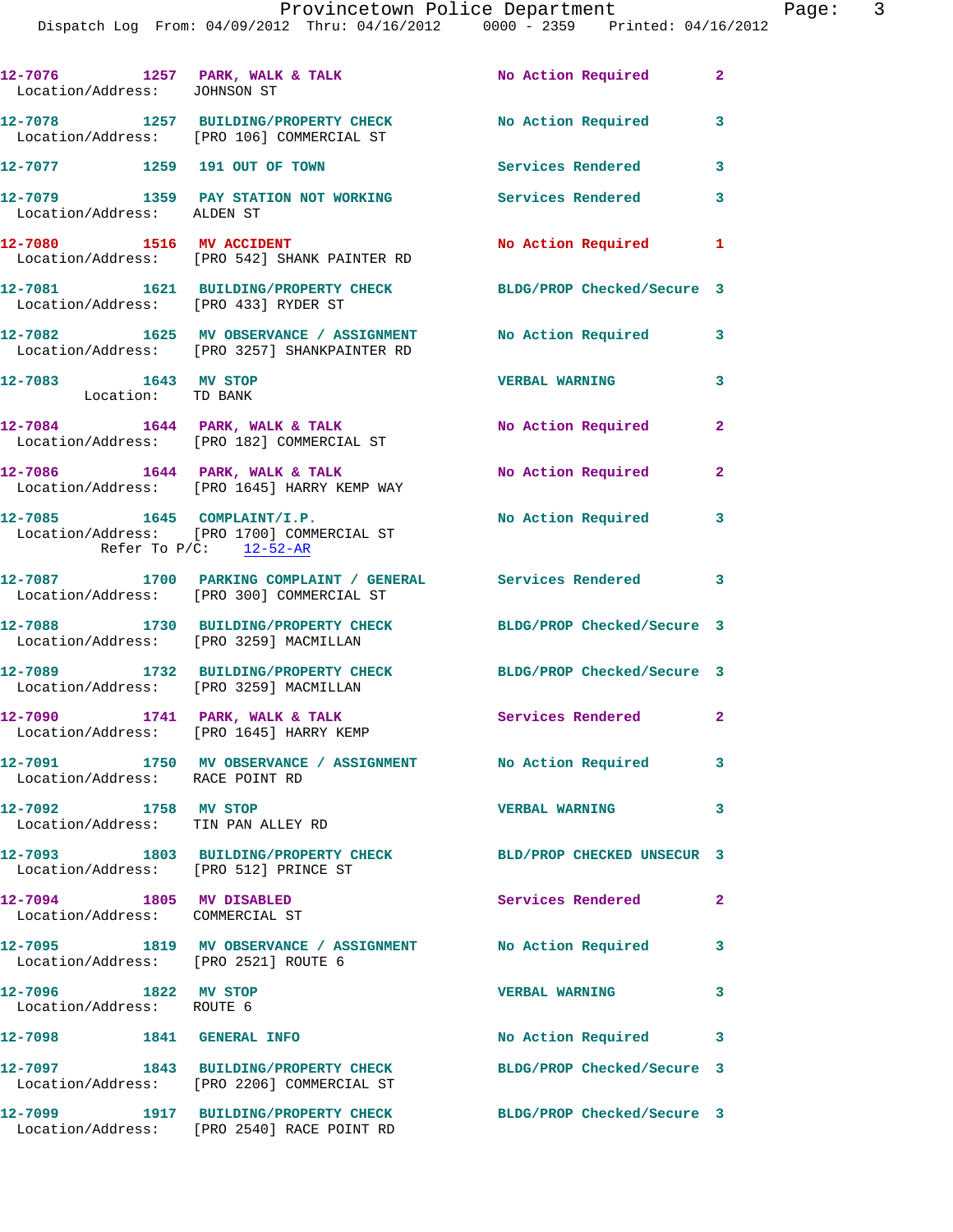|                                                         | 12-7100 1935 BUILDING/PROPERTY CHECK BLDG/PROP Checked/Secure 3<br>Location/Address: [PRO 530] SHANKPAINTER RD |                            |    |  |
|---------------------------------------------------------|----------------------------------------------------------------------------------------------------------------|----------------------------|----|--|
|                                                         | 12-7101 1939 BUILDING/PROPERTY CHECK<br>Location/Address: [PRO 488] MAYFLOWER ST                               | BLDG/PROP Checked/Secure 3 |    |  |
|                                                         | 12-7102 2105 MV OBSERVANCE / ASSIGNMENT Services Rendered 3<br>Location/Address: [PRO 2577] BRADFORD ST        |                            |    |  |
|                                                         | 12-7103 2142 BUILDING/PROPERTY CHECK<br>Location/Address: [PRO 440] HARRY KEMP WAY                             | BLDG/PROP Checked/Secure 3 |    |  |
|                                                         | 12-7104 2154 BUILDING/PROPERTY CHECK<br>Location/Address: [PRO 3317] CEMETERY RD                               | BLDG/PROP Checked/Secure 3 |    |  |
|                                                         | 12-7105 2202 BUILDING/PROPERTY CHECK<br>Location/Address: [PRO 519] RACE POINT RD                              | BLDG/PROP Checked/Secure 3 |    |  |
|                                                         | 12-7106 2320 BUILDING/PROPERTY CHECK BLDG/PROP Checked/Secure 3<br>Location/Address: [PRO 530] SHANKPAINTER RD |                            |    |  |
| For Date: $04/10/2012$ - Tuesday                        |                                                                                                                |                            |    |  |
| 12-7107 0000 LOBBY TRAFFIC                              | Location/Address: [PRO 542] SHANK PAINTER RD                                                                   | Services Rendered 2        | 29 |  |
|                                                         | 12-7108 0037 MV OBSERVANCE / ASSIGNMENT Services Rendered<br>Location/Address: BRADFORD ST + RYDER ST          |                            | 3  |  |
|                                                         | 12-7109 0044 BUILDING/PROPERTY CHECK<br>Location/Address: [PRO 175] COMMERCIAL ST                              | BLDG/PROP Checked/Secure 3 |    |  |
|                                                         | 12-7110 0048 BUILDING/PROPERTY CHECK<br>Location/Address: [PRO 182] COMMERCIAL ST                              | BLDG/PROP Checked/Secure 3 |    |  |
| 12-7111 0101 MV STOP                                    | Location/Address: [PRO 43] BRADFORD ST                                                                         | <b>VERBAL WARNING</b>      | 3  |  |
| Location/Address: [PRO 2543] MACMILLAN                  | 12-7112 0127 BUILDING/PROPERTY CHECK                                                                           | BLDG/PROP Checked/Secure 3 |    |  |
| 12-7113 0204 NOISE COMPLAINT                            | Location/Address: [PRO 1675] COMMERCIAL ST                                                                     | Could Not Locate           | 3  |  |
| Location/Address: [PRO 3287] ROUTE 6                    | 12-7114 0316 BUILDING/PROPERTY CHECK BLDG/PROP Checked/Secure 3                                                |                            |    |  |
| Location/Address: [PRO 444] HIGH POLE                   | 12-7115 0338 BUILDING/PROPERTY CHECK                                                                           | BLDG/PROP Checked/Secure 3 |    |  |
|                                                         | 12-7116 0507 BUILDING/PROPERTY CHECK BLDG/PROP Checked/Secure 3<br>Location/Address: [PRO 545] SHANKPAINTER RD |                            |    |  |
| Location/Address: ROUTE 6                               | 12-7117 0549 MV OBSERVANCE / ASSIGNMENT Services Rendered                                                      |                            | 3  |  |
|                                                         | 12-7118 6553 MV OBSERVANCE / ASSIGNMENT Services Rendered<br>Location/Address: [PRO 3338] SHANKPAINTER RD      |                            | 3  |  |
| Location/Address: [PRO 571] ALDEN ST                    | 12-7119 0734 BUILDING/PROPERTY CHECK BLDG/PROP Checked/Secure 3                                                |                            |    |  |
| Location/Address: ROUTE 6                               | 12-7120 0739 MV OBSERVANCE / ASSIGNMENT No Action Required                                                     |                            | 3  |  |
| 12-7121 0748 MV STOP<br>Location/Address: RACE POINT RD |                                                                                                                | <b>VERBAL WARNING</b>      | 3  |  |
| 12-7122 0802 ROAD CLOSURES                              |                                                                                                                | Services Rendered          | 3  |  |
|                                                         |                                                                                                                |                            |    |  |
|                                                         |                                                                                                                |                            |    |  |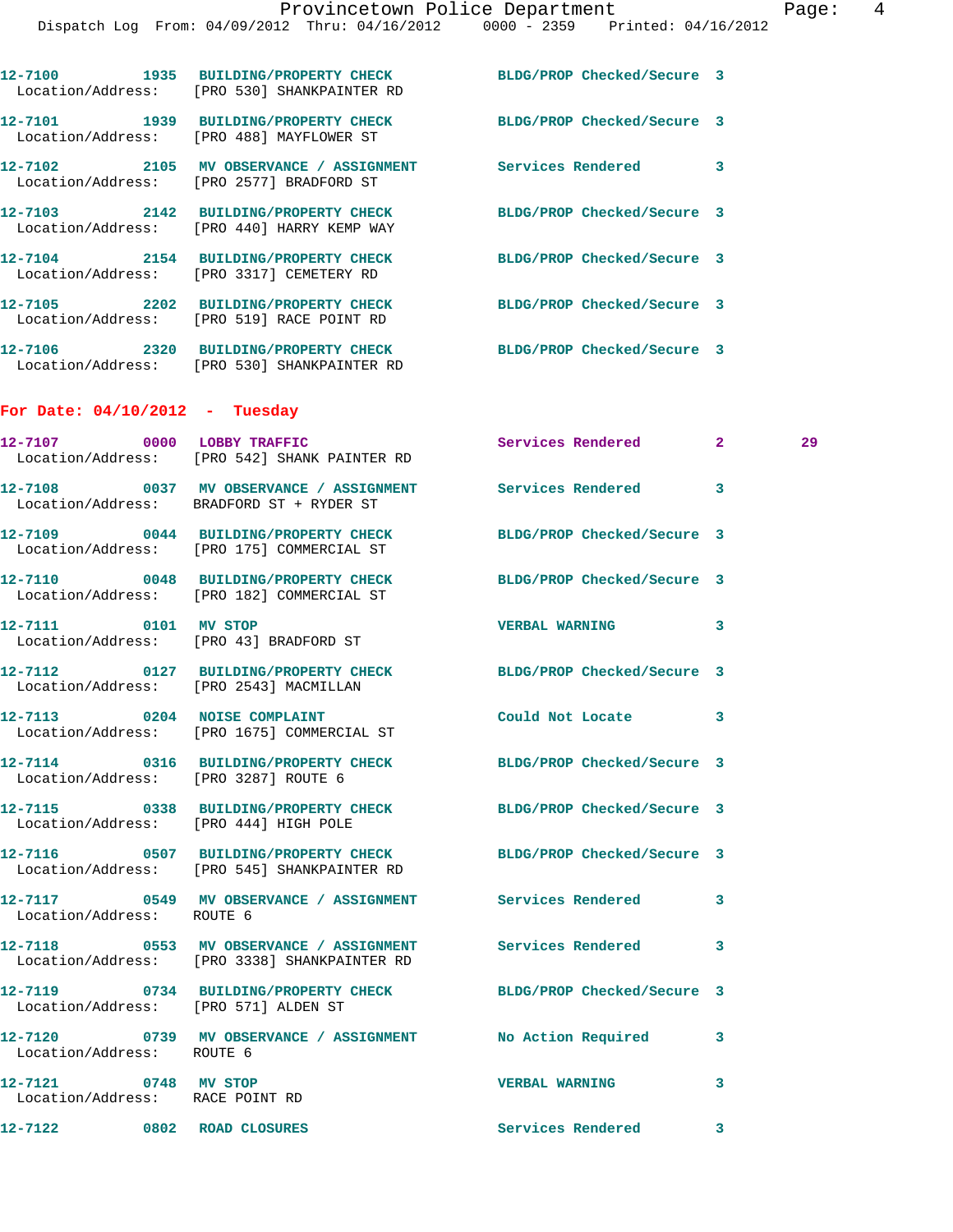|                                       | Dispatch Log From: 04/09/2012 Thru: 04/16/2012 0000 - 2359 Printed: 04/16/2012                                  | Provincetown Police Department        | Page: 5      |
|---------------------------------------|-----------------------------------------------------------------------------------------------------------------|---------------------------------------|--------------|
|                                       | Location/Address: [PRO 105] COMMERCIAL ST                                                                       |                                       |              |
|                                       | 12-7123 0813 BUILDING/PROPERTY CHECK No Action Required 3<br>Location/Address: [PRO 3030] TIN PAN ALLEY RD      |                                       |              |
|                                       | $12 - 7124$ 0830 598 OUT OF SERVICE                                                                             | <b>Services Rendered</b>              | 3            |
|                                       | 12-7125 0839 PARK, WALK & TALK<br>Location/Address: [PRO 105] COMMERCIAL ST                                     | No Action Required 2                  |              |
|                                       | 12-7126 0900 MEDICAL EMERGENCY<br>Location/Address: [PRO 3222] ALDEN ST                                         | Transported to Hospital 1             |              |
|                                       | 12-7127 0913 BUILDING/PROPERTY CHECK BLDG/PROP Checked/Secure 3<br>Location/Address: [PRO 2898] JEROME SMITH RD |                                       |              |
|                                       | 12-7130 0919 SCHATZI OUT OF TOWN Services Rendered 3                                                            |                                       |              |
|                                       | 12-7128 0920 BUILDING/PROPERTY CHECK BLDG/PROP Checked/Secure 3<br>Location/Address: [PRO 2543] MACMILLAN WHARF |                                       |              |
|                                       | 12-7129 0920 PARKING COMPLAINT / GENERAL Could Not Locate 3<br>Location/Address: PEARL ST + BRADFORD ST         |                                       |              |
|                                       | 12-7131 0937 ESCORT/TRANSPORT<br>Location/Address: [PRO 1645] HARRY KEMP WAY                                    | Services Rendered 3                   |              |
| Location/Address: [PRO 444] HIGH POLE | 12-7132 0939 BUILDING/PROPERTY CHECK No Action Required 3                                                       |                                       |              |
|                                       | 12-7133 0949 TRAFFIC CONTROL<br>Location/Address: BRADFORD ST + CONWELL ST                                      | SPOKEN TO THE SPOKEN OF THE SPOKEN TO | $\mathbf{3}$ |
|                                       | 12-7134 1000 ASSIST CITIZEN<br>Location/Address: [PRO 1237] MILLER HILL RD                                      | Services Rendered                     | 3            |
| 12-7135 1008 ASSIST CITIZEN           | Location/Address: [PRO 1077] PLEASANT ST                                                                        | <b>Services Rendered</b>              | $\mathbf{3}$ |
|                                       | 12-7136 1107 BUILDING/PROPERTY CHECK No Action Required 3<br>Location/Address: [PRO 3163] WINTHROP ST           |                                       |              |
|                                       | 12-7137 1108 BUILDING/PROPERTY CHECK<br>Location/Address: [PRO 3317] CEMETERY RD                                | BLDG/PROP Checked/Secure 3            |              |
|                                       | 12-7138 1112 PARK, WALK & TALK<br>Location/Address: WINTHROP ST + COMMERCIAL ST                                 | Services Rendered                     | $\mathbf{2}$ |
|                                       | 12-7139 1203 BUILDING/PROPERTY CHECK No Action Required 3<br>Location/Address: [PRO 1638] COMMERCIAL ST         |                                       |              |
| Location/Address: [PRO 3440] ROUTE 6  | 12-7140 1207 MV OBSERVANCE / ASSIGNMENT Services Rendered                                                       |                                       | 3            |
| 12-7141 1209 MV STOP                  | Location/Address: [PRO 1411] PEARL ST                                                                           | VERBAL WARNING 3                      |              |
|                                       | 12-7142 1212 BUILDING/PROPERTY CHECK BLDG/PROP Checked/Secure 3<br>Location/Address: [PRO 3318] CEMETERY RD     |                                       |              |
|                                       | 12-7143 1214 PARK, WALK & TALK 1988 Services Rendered 2<br>Location/Address: [PRO 442] HARRY KEMP WAY           |                                       |              |
|                                       | 12-7144 1215 MV STOP<br>Location/Address: [PRO 372] COMMERCIAL ST                                               | Citation/Warning Issued 3             |              |
| $12-7145$ 1257 FOUND WALLET           | Location/Address: [PRO 2499] RACE POINT RD                                                                      | Services Rendered 3                   |              |
| Location/Address: [PRO 3287] ROUTE 6  | 12-7146 1346 PARK, WALK & TALK                                                                                  | BLDG/PROP Checked/Secure 2            |              |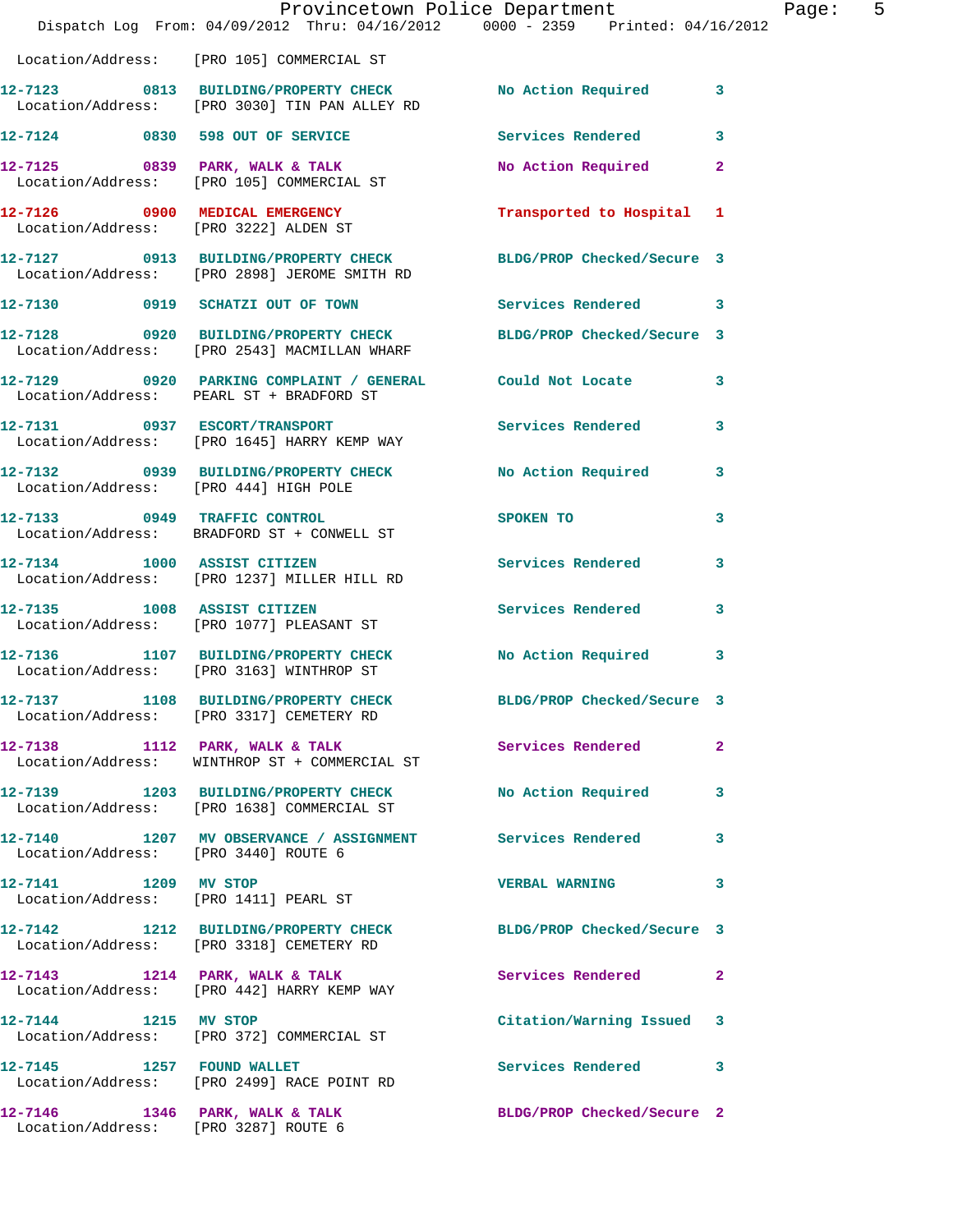|                                                                   | 12-7147 1352 MV COMPLAINT<br>Location/Address: [PRO 542] SHANK PAINTER RD                                    | SPOKEN TO                  | $\mathbf{2}$               |
|-------------------------------------------------------------------|--------------------------------------------------------------------------------------------------------------|----------------------------|----------------------------|
|                                                                   | $12 - 7148$ 1409 PARK, WALK & TALK<br>Location/Address: [PRO 105] COMMERCIAL ST                              | Services Rendered          | $\overline{\phantom{0}}$ 2 |
|                                                                   | 12-7149 1409 MV OBSERVANCE / ASSIGNMENT Services Rendered 3<br>Location/Address: HOWLAND ST + HARRY KEMP WAY |                            |                            |
|                                                                   | 12-7150 1454 BUILDING/PROPERTY CHECK<br>Location/Address: [PRO 2500] COMMERCIAL ST                           | BLDG/PROP Checked/Secure 3 |                            |
|                                                                   | 12-7151 1516 MV OBSERVANCE / ASSIGNMENT<br>Location/Address: [PRO 2521] ROUTE 6                              | <b>Services Rendered</b>   | 3                          |
|                                                                   | 12-7152 1519 PARK, WALK & TALK<br>Location/Address: [PRO 182] COMMERCIAL ST                                  | Services Rendered          | $\mathbf{2}$               |
| 12-7153 1540 MV STOP                                              | Location/Address: ROUTE 6 + SANDY HILL LN                                                                    | Citation/Warning Issued 3  |                            |
| 12-7156 1544 MV COMPLAINT<br>Location/Address: [PRO 2479] ROUTE 6 |                                                                                                              | Services Rendered 2        |                            |
| Location/Address: [PRO 564] BAYBERRY                              | 12-7154 1557 BUILDING/PROPERTY CHECK                                                                         | BLDG/PROP Checked/Secure 3 |                            |
|                                                                   | 12-7155 1606 BUILDING/PROPERTY CHECK<br>Location/Address: [PRO 2898] JEROME SMITH RD                         | BLDG/PROP Checked/Secure 3 |                            |
|                                                                   | 12-7161 1615 CHECK HARBORMASTER BOATS<br>Location/Address: [PRO 2543] MACMILLAN WHARF                        | Services Rendered 3        |                            |
| 12-7157 1622 MV STOP<br>Location/Address: [PRO 446] HOWLAND ST    |                                                                                                              | <b>VERBAL WARNING</b>      | 3                          |
| 12-7159 1622 HAZARDS<br>Location/Address: COMMERCIAL ST           |                                                                                                              | Services Rendered          | $\mathbf{2}$               |
| Location/Address: RACE POINT RD                                   | 12-7158 1624 MV OBSERVANCE / ASSIGNMENT Services Rendered                                                    |                            | 3                          |
| 12-7160 1629 MV STOP                                              | Location/Address: [PRO 2818] CONWELL ST                                                                      | <b>VERBAL WARNING</b>      | 3                          |
| 12-7162 1650 BAR CHECK                                            | Location/Address: [PRO 356] COMMERCIAL ST                                                                    | Services Rendered          | $\mathbf{2}$               |
|                                                                   | 12-7163 1745 BUILDING/PROPERTY CHECK<br>Location/Address: [PRO 2543] MACMILLAN WHARF                         | BLDG/PROP Checked/Secure 3 |                            |
| 12-7164 1949 MV STOP                                              | Location/Address: BRADFORD ST + THISTLEMORE RD                                                               | <b>VERBAL WARNING</b>      | $\mathbf{3}$               |
| 12-7165 1958 MV ACCIDENT                                          | Location/Address: [PRO 1992] COMMERCIAL ST                                                                   | Services Rendered          | 1                          |
|                                                                   | 12-7166 2010 MV OBSERVANCE / ASSIGNMENT<br>Location/Address: [PRO 2577] BRADFORD ST                          | <b>Services Rendered</b>   | 3                          |
| 12-7167 2012 MV STOP                                              | Location/Address: STANDISH AVE + BRADFORD ST                                                                 | <b>VERBAL WARNING</b>      | $\mathbf{3}$               |
|                                                                   | 12-7168 2019 MV OBSERVANCE / ASSIGNMENT Services Rendered<br>Location/Address: [PRO 2577] BRADFORD ST        |                            | 3                          |
|                                                                   | 12-7169 2023 MV OBSERVANCE / ASSIGNMENT Services Rendered 3<br>Location/Address: [PRO 2577] BRADFORD ST      |                            |                            |
| 12-7170 2036 MV STOP                                              |                                                                                                              | <b>VERBAL WARNING</b>      | 3                          |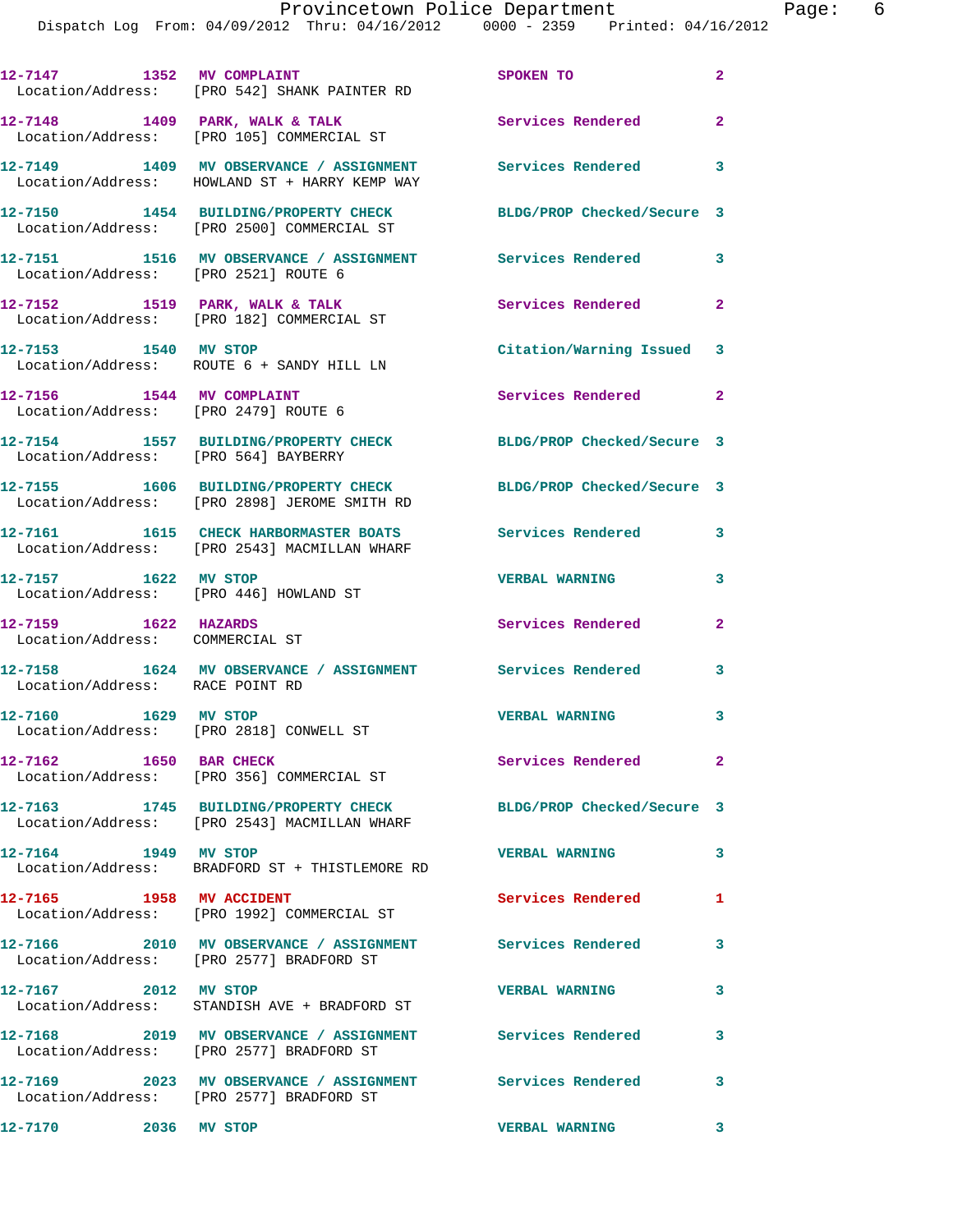|                                        | Dispatch Log From: 04/09/2012 Thru: 04/16/2012 0000 - 2359 Printed: 04/16/2012                                 | Provincetown Police Department |                | Page |
|----------------------------------------|----------------------------------------------------------------------------------------------------------------|--------------------------------|----------------|------|
|                                        |                                                                                                                |                                |                |      |
|                                        | Location/Address: STANDISH AVE + BRADFORD ST                                                                   |                                |                |      |
|                                        | 12-7171 2042 BUILDING/PROPERTY CHECK BLDG/PROP Checked/Secure 3<br>Location/Address: [PRO 306] COMMERCIAL ST   |                                |                |      |
|                                        | 12-7172 2120 BUILDING/PROPERTY CHECK BLDG/PROP Checked/Secure 3<br>Location/Address: [PRO 530] SHANKPAINTER RD |                                |                |      |
|                                        | 12-7173 2133 BAR CHECK Services Rendered<br>Location/Address: [PRO 2737] COMMERCIAL ST                         |                                | $\mathbf{2}$   |      |
| 12-7174 2136 BAR CHECK                 | Location/Address: [PRO 272] COMMERCIAL ST                                                                      | Services Rendered 2            |                |      |
|                                        | 12-7175 2153 BUILDING/PROPERTY CHECK BLDG/PROP Checked/Secure 3<br>Location/Address: [PRO 182] COMMERCIAL ST   |                                |                |      |
|                                        | 12-7176 2158 BUILDING/PROPERTY CHECK BLDG/PROP Checked/Secure 3<br>Location/Address: [PRO 175] COMMERCIAL ST   |                                |                |      |
|                                        | 12-7177 2208 MV OBSERVANCE / ASSIGNMENT Services Rendered<br>Location/Address: [PRO 2577] BRADFORD ST          |                                | 3              |      |
|                                        | 12-7178 2334 MV OBSERVANCE / ASSIGNMENT Services Rendered<br>Location/Address: [PRO 2513] ROUTE 6              |                                | 3              |      |
|                                        | 12-7179 2341 MV STOP<br>Location/Address: [PRO 413] CONWELL ST                                                 | <b>VERBAL WARNING</b>          | 3              |      |
|                                        | 12-7180 2349 PARK, WALK & TALK 2008 Services Rendered Location/Address: [PRO 539] SHANKPAINTER RD              |                                | $\overline{a}$ |      |
|                                        | 12-7181 2358 MV OBSERVANCE / ASSIGNMENT Services Rendered<br>Location/Address: [PRO 2577] BRADFORD ST          |                                | 3              |      |
| For Date: $04/11/2012$ - Wednesday     |                                                                                                                |                                |                |      |
|                                        | 12-7182 0013 LOBBY TRAFFIC<br>Location/Address: [PRO 542] SHANK PAINTER RD                                     | Services Rendered 2            |                | 26   |
|                                        | 12-7183 0023 BUILDING/PROPERTY CHECK BLD/PROP CHECKED UNSECUR 3<br>Location/Address: [PRO 338] SHANKPAINTER RD |                                |                |      |
| Location/Address: [PRO 16] BRADFORD ST | 12-7184 0316 BUILDING/PROPERTY CHECK BLDG/PROP Checked/Secure 3                                                |                                |                |      |
| 12-7185 0545 MV STOP                   | Location/Address: [PRO 521] ROUTE 6                                                                            | <b>VERBAL WARNING</b>          | 3              |      |
| Location/Address: KINGS WAY            | 12-7186 0610 MEDICAL EMERGENCY                                                                                 | Transported to Hospital 1      |                |      |
|                                        | 12-7187 0634 BUILDING/PROPERTY CHECK Services Rendered<br>Location/Address: [PRO 2483] COMMERCIAL ST           |                                | 3              |      |
| Location/Address: [PRO 3287] ROUTE 6   | 12-7188 0815 BUILDING/PROPERTY CHECK BLDG/PROP Checked/Secure 3                                                |                                |                |      |
|                                        | 12-7190 0827 DOGS OFF LEASH<br>Location/Address: [PRO 1301] BREWSTER ST                                        | Services Rendered              | $\mathbf{2}$   |      |
| Location/Address: SNAIL RD + ROUTE 6   | 12-7189 0830 MV OBSERVANCE / ASSIGNMENT Services Rendered                                                      |                                | 3              |      |
|                                        | 12-7191 0836 ALARM TESTING<br>Location/Address: [PRO 204] COMMERCIAL ST                                        | Services Rendered              | 1              |      |
|                                        | 12-7192 0843 BUILDING/PROPERTY CHECK BLDG/PROP Checked/Secure 3<br>Location/Address: [PRO 3318] CEMETERY RD    |                                |                |      |

age: 7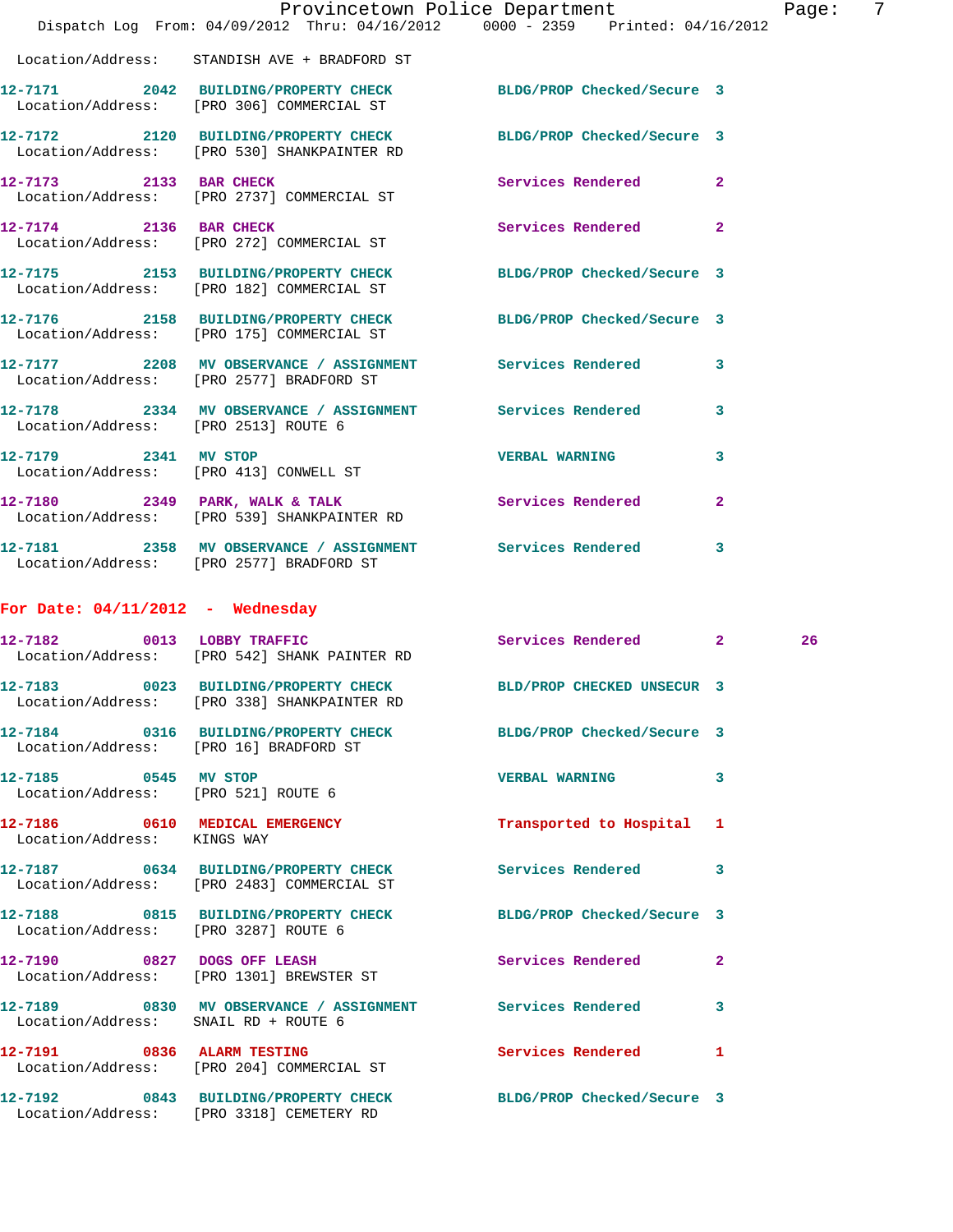|                                                              | Provincetown Police Department Page: 8<br>Dispatch Log From: 04/09/2012 Thru: 04/16/2012 0000 - 2359 Printed: 04/16/2012 |                            |              |  |
|--------------------------------------------------------------|--------------------------------------------------------------------------------------------------------------------------|----------------------------|--------------|--|
|                                                              | 12-7193 0847 BUILDING/PROPERTY CHECK BLDG/PROP Checked/Secure 3<br>Location/Address: [PRO 2206] COMMERCIAL ST            |                            |              |  |
|                                                              | 12-7194 0903 SPRINKLER TESTING Services Rendered 1<br>Location/Address: [PRO 112] COMMERCIAL ST                          |                            |              |  |
|                                                              | 12-7195 0913 PARK, WALK & TALK<br>Location/Address: [PRO 3030] TIN PAN ALLEY RD                                          | Services Rendered          | $\mathbf{2}$ |  |
|                                                              | 12-7196 0917 PARK, WALK & TALK 3 Services Rendered<br>Location/Address: [PRO 2483] COMMERCIAL ST                         |                            | $\mathbf{2}$ |  |
| Location/Address: KILEY CT                                   | 12-7197 0923 BOAT/HARBORMASTER Services Rendered                                                                         |                            | $\mathbf{2}$ |  |
|                                                              | 12-7198 0937 BUILDING/PROPERTY CHECK BLDG/PROP Checked/Secure 3<br>Location/Address: [PRO 2206] COMMERCIAL ST            |                            |              |  |
| 12-7199 0955 GENERAL INFO                                    |                                                                                                                          | Services Rendered 3        |              |  |
| 12-7200 1015 FOLLOW UP<br>Location/Address: ALDEN ST         |                                                                                                                          | Services Rendered          | $\mathbf{2}$ |  |
|                                                              | 12-7201 1033 BUILDING/PROPERTY CHECK BLDG/PROP Checked/Secure 3<br>Location/Address: [PRO 3317] CEMETERY RD              |                            |              |  |
|                                                              | 12-7202 1132 BUILDING/PROPERTY CHECK Services Rendered 3<br>Location/Address: [PRO 1168] WINTHROP ST                     |                            |              |  |
| Location/Address: [PRO 3222] ALDEN ST                        | 12-7203 1249 ANNOYING PHONE CALLS                                                                                        | Services Rendered 3        |              |  |
|                                                              | 12-7204 1420 LOOSE DOG/RETURNED<br>Location/Address: [PRO 3004] BRADFORD ST                                              | Services Rendered          | $\mathbf{2}$ |  |
|                                                              | 12-7205 1537 BUILDING/PROPERTY CHECK BLDG/PROP Checked/Secure 3<br>Location/Address: [PRO 2494] BRADFORD ST              |                            |              |  |
|                                                              | 12-7206 1545 MV OBSERVANCE / ASSIGNMENT Services Rendered 3<br>Location/Address: HOWLAND ST + HARRY KEMP WAY             |                            |              |  |
| 12-7207 1553 MV STOP                                         | Location/Address: ROUTE 6 + HOWLAND ST                                                                                   | <b>VERBAL WARNING</b> 3    |              |  |
|                                                              | 12-7208 1608 MEDICAL EMERGENCY<br>Location/Address: [PRO 542] SHANK PAINTER RD                                           | Services Rendered 1        |              |  |
| 12-7209 1612 MV STOP                                         | Location/Address: [PRO 2929] HOWLAND ST                                                                                  | Citation/Warning Issued 3  |              |  |
| 12-7210 1642 MV STOP<br>Location/Address: OLD ANN PAGE WAY   |                                                                                                                          | <b>VERBAL WARNING</b>      | 3            |  |
|                                                              | $12-7211$ 1649 PARK, WALK & TALK<br>Location/Address: [PRO 516] RACE POINT RD                                            | Services Rendered          | $\mathbf{2}$ |  |
| 12-7212 1749 MV STOP<br>Location/Address: [PRO 3440] ROUTE 6 |                                                                                                                          | <b>VERBAL WARNING</b>      | 3            |  |
| Location/Address: [PRO 564] BAYBERRY                         | 12-7213 1812 BUILDING/PROPERTY CHECK BLDG/PROP Checked/Secure 3                                                          |                            |              |  |
|                                                              | 12-7214 1849 BUILDING/PROPERTY CHECK BLDG/PROP Checked/Secure 3<br>Location/Address: [PRO 519] RACE POINT RD             |                            |              |  |
|                                                              | 12-7215 1854 WIRES DOWN<br>Location/Address: [PRO 1322] COMMERCIAL ST                                                    | <b>Services Rendered</b> 2 |              |  |
|                                                              | 12-7216 1911 ALARM - FIRE<br>Location/Address: [PRO 1422] PLEASANT ST                                                    | False Alarm                | 1            |  |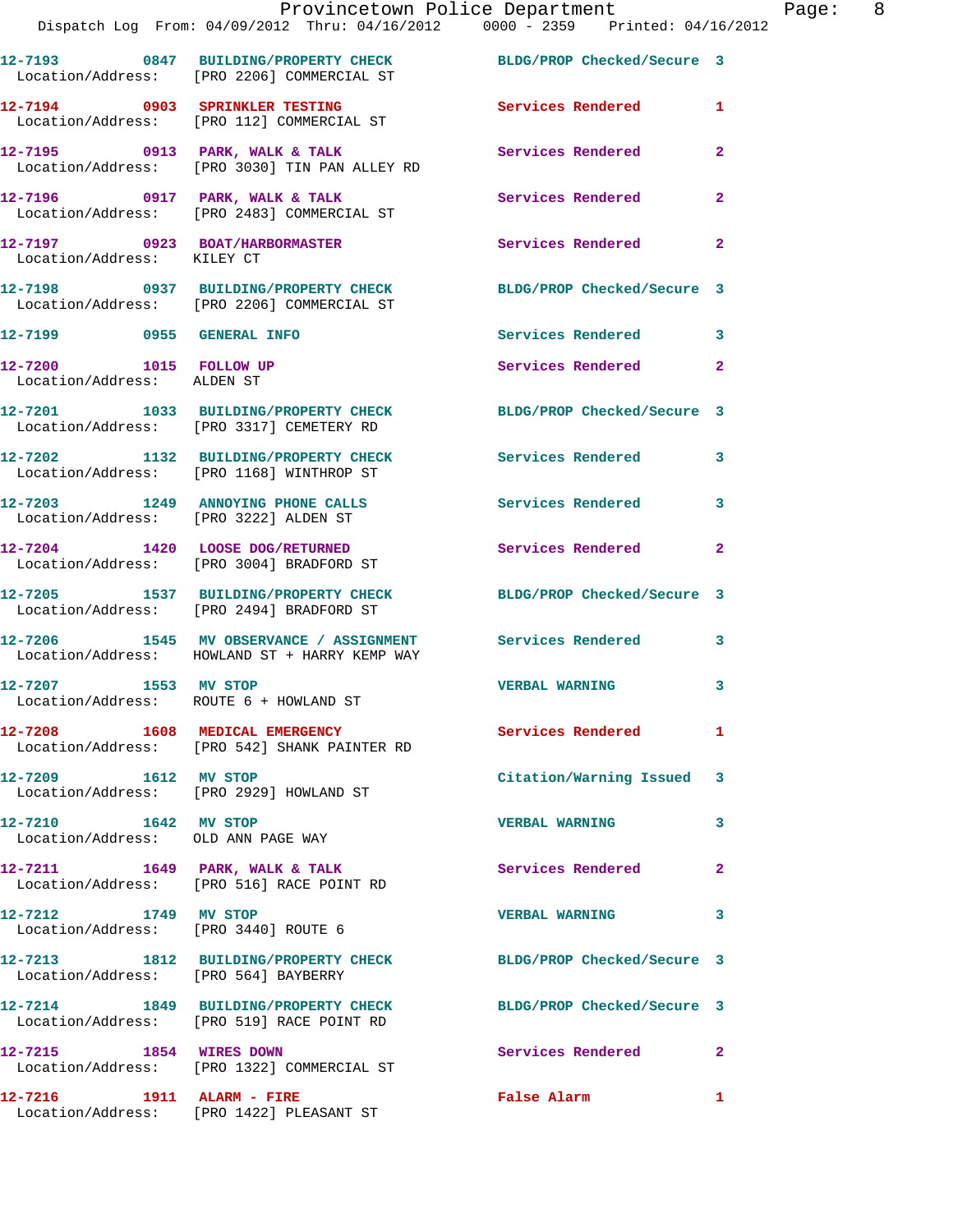|                                      |                                                                                                                 | Provincetown Police Department | 9<br>Page:              |
|--------------------------------------|-----------------------------------------------------------------------------------------------------------------|--------------------------------|-------------------------|
|                                      | Dispatch Log From: 04/09/2012 Thru: 04/16/2012 0000 - 2359 Printed: 04/16/2012                                  |                                |                         |
| 12-7217 1912 MV STOP                 | Location/Address: STANDISH AVE + BRADFORD ST                                                                    | VERBAL WARNING 3               |                         |
|                                      | 12-7218 2001 MV STOP<br>Location/Address: [PRO 2391] BRADFORD ST                                                | <b>VERBAL WARNING</b>          | $\overline{\mathbf{3}}$ |
| Location/Address: [PRO 500] OAK DR   | 12-7219 2001 MEDICAL EMERGENCY Transported to Hospital 1                                                        |                                |                         |
|                                      | 12-7220 2025 BUILDING/PROPERTY CHECK BLDG/PROP Checked/Secure 3<br>Location/Address: [PRO 306] COMMERCIAL ST    |                                |                         |
| Location/Address: ROUTE 6 + SNAIL RD | 12-7221 2101 MV OBSERVANCE / ASSIGNMENT Services Rendered 3                                                     |                                |                         |
| Location/Address: [PRO 2513] ROUTE 6 | 12-7222 2114 MV STOP 2008 2009 22:00 VERBAL WARNING                                                             |                                | 3                       |
| Location/Address: [PRO 3287] ROUTE 6 | 12-7223 2207 BUILDING/PROPERTY CHECK BLDG/PROP Checked/Secure 3                                                 |                                |                         |
|                                      | 12-7224 2311 BUILDING/PROPERTY CHECK BLDG/PROP Checked/Secure 3<br>Location/Address: [PRO 3296] SHANKPAINTER RD |                                |                         |
|                                      | 12-7225 2313 BUILDING/PROPERTY CHECK BLDG/PROP Checked/Secure 3<br>Location/Address: [PRO 1778] SHANKPAINTER RD |                                |                         |
|                                      | 12-7226 2315 BUILDING/PROPERTY CHECK BLDG/PROP Checked/Secure 3<br>Location/Address: [PRO 545] SHANKPAINTER RD  |                                |                         |

**12-7227 2318 BUILDING/PROPERTY CHECK BLDG/PROP Checked/Secure 3**  Location/Address: [PRO 338] SHANKPAINTER RD **12-7228 2348 BUILDING/PROPERTY CHECK BLDG/PROP Checked/Secure 3**  Location/Address: [PRO 1638] COMMERCIAL ST

## **For Date: 04/12/2012 - Thursday**

|                                                         | 12-7229 0012 MV OBSERVANCE / ASSIGNMENT Services Rendered 3<br>Location/Address: [PRO 2577] BRADFORD ST     |                           |                         |    |
|---------------------------------------------------------|-------------------------------------------------------------------------------------------------------------|---------------------------|-------------------------|----|
| 12-7230 0057 MV STOP<br>Location/Address: RACE POINT RD |                                                                                                             | Citation/Warning Issued 3 |                         |    |
|                                                         | 12-7231 0113 LOBBY TRAFFIC<br>Location/Address: [PRO 542] SHANK PAINTER RD                                  | Services Rendered         | $\overline{2}$          | 23 |
|                                                         | 12-7232 0121 MV STOP<br>Location/Address: JOHNSON ST + BRADFORD ST                                          | <b>VERBAL WARNING</b>     | 3                       |    |
|                                                         | 12-7233 0144 BUILDING/PROPERTY CHECK Services Rendered<br>Location/Address: [PRO 3259] MACMILLAN            |                           | $\overline{\mathbf{3}}$ |    |
|                                                         | 12-7234 0252 BUILDING/PROPERTY CHECK BLDG/PROP Checked/Secure 3<br>Location/Address: [PRO 1168] WINTHROP ST |                           |                         |    |
|                                                         | 12-7235 0516 ALARM - FIRE<br>Location/Address: [PRO 1608] WATSONS CT                                        | False Alarm               | $\mathbf{1}$            |    |
| Location/Address: ROUTE 6 + SNAIL RD                    | 12-7236 0705 MV OBSERVANCE / ASSIGNMENT No Action Required                                                  |                           | 3                       |    |
| Location/Address: BRADFORD ST                           | 12-7237 0707 MV OBSERVANCE / ASSIGNMENT Services Rendered                                                   |                           | 3                       |    |
| Location/Address: [PRO 571] ALDEN ST                    | 12-7238 0715 BUILDING/PROPERTY CHECK BLDG/PROP Checked/Secure 3                                             |                           |                         |    |
| 12-7239 0736 MV STOP<br>Location/Address: ROUTE 6       |                                                                                                             | <b>VERBAL WARNING</b>     | 3                       |    |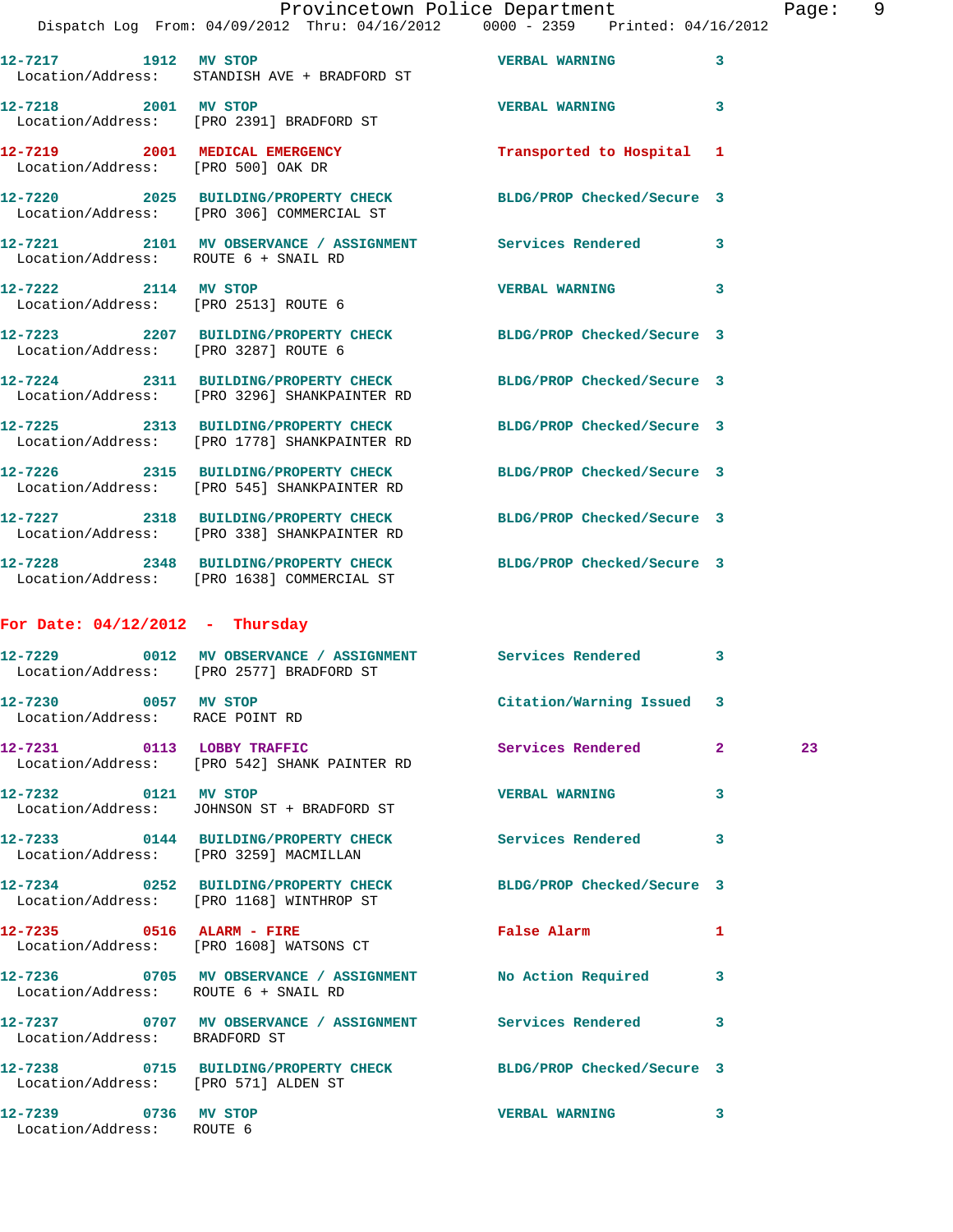| Location/Address: HOBSON AVE                                      | 12-7240 0740 RELOCATE M/V-CONSTRUCTION No Action Required                                                      |                            | $\mathbf{2}$   |
|-------------------------------------------------------------------|----------------------------------------------------------------------------------------------------------------|----------------------------|----------------|
|                                                                   | 12-7241 0748 PARK, WALK & TALK No Action Required 2<br>Location/Address: GOOD TEMPLAR PL + COMMERCIAL ST       |                            | 1              |
|                                                                   | 12-7242 0750 BUILDING/PROPERTY CHECK BLDG/PROP Checked/Secure 3<br>Location/Address: [PRO 2206] COMMERCIAL ST  |                            |                |
|                                                                   | 12-7244 0853 COMPLAINT-SPEAK W/P.O. SPOKEN TO<br>Location/Address: [PRO 542] SHANK PAINTER RD                  |                            | 3              |
| Location/Address: [PRO 3287] ROUTE 6                              | 12-7245 0902 BUILDING/PROPERTY CHECK BLDG/PROP Checked/Secure 3                                                |                            |                |
|                                                                   | 12-7246 0911 MV STOP<br>Location/Address: [PRO 25] BRADFORD ST                                                 | <b>VERBAL WARNING</b>      | 3              |
|                                                                   | 12-7247 0924 BUILDING/PROPERTY CHECK BLDG/PROP Checked/Secure 3<br>Location/Address: [PRO 3318] CEMETERY RD    |                            |                |
| 12-7248 0928 ANIMAL CALL<br>Location/Address: COMMERCIAL ST       |                                                                                                                | SPOKEN TO                  | $\overline{2}$ |
| Location/Address: COMMERCIAL ST                                   | 12-7249 0929 PARKING COMPLAINT / GENERAL Services Rendered                                                     |                            | 3              |
| 12-7250 1025 MV STOP<br>Location/Address: ROUTE 6                 |                                                                                                                | <b>VERBAL WARNING</b>      | 3              |
|                                                                   | 12-7251 1110 BUILDING/PROPERTY CHECK BLDG/PROP Checked/Secure 3<br>Location/Address: [PRO 2206] COMMERCIAL ST  |                            |                |
|                                                                   | 12-7252 1210 COMPLAINT-SCAM EMAIL<br>Location/Address: [PRO 542] SHANK PAINTER RD                              | <b>SPOKEN TO</b>           | 3              |
|                                                                   | 12-7253 1227 BUILDING/PROPERTY CHECK BLDG/PROP Checked/Secure 3<br>Location/Address: [PRO 3317] CEMETERY RD    |                            |                |
|                                                                   | 12-7254 1320 MV OBSERVANCE / ASSIGNMENT No Action Required 3<br>Location/Address: HIGH POLE HILL + BRADFORD ST |                            |                |
|                                                                   | 12-7255 1338 MV STOP<br>Location/Address: ROUTE 6 + CONWAY ST                                                  | <b>VERBAL WARNING</b>      | 3              |
| Location/Address: [PRO 571] ALDEN ST                              | 12-7256 1353 BUILDING/PROPERTY CHECK                                                                           | BLDG/PROP Checked/Secure 3 |                |
|                                                                   | 12-7257 1359 LOST/FOUND PROPERTY Services Rendered<br>Location/Address: [PRO 542] SHANK PAINTER RD             |                            | 3              |
| Location/Address: [PRO 3287] ROUTE 6                              | $12-7258$ 1415 PARK, WALK & TALK                                                                               | No Action Required         | $\mathbf{2}$   |
|                                                                   | $12-7259$ 1444 PARK, WALK & TALK<br>Location/Address: [PRO 3277] SANDY HILL LN                                 | Services Rendered          | $\mathbf{2}$   |
|                                                                   | 12-7260 1511 BUILDING/PROPERTY CHECK<br>Location/Address: [PRO 2898] JEROME SMITH RD                           | BLDG/PROP Checked/Secure 3 |                |
|                                                                   | 12-7261 1526 PARK, WALK & TALK<br>Location/Address: [PRO 516] RACE POINT RD                                    | Services Rendered          | $\mathbf{2}$   |
| 12-7262 1537 SERVICE CALL<br>Location/Address: [PRO 2] ALDEN ST   |                                                                                                                | Services Rendered          | 3              |
| 12-7263 1542 ALARM - FIRE<br>Location/Address: PILGRIM HEIGHTS RD |                                                                                                                | Services Rendered          | 1              |
|                                                                   |                                                                                                                |                            | 2 <sup>1</sup> |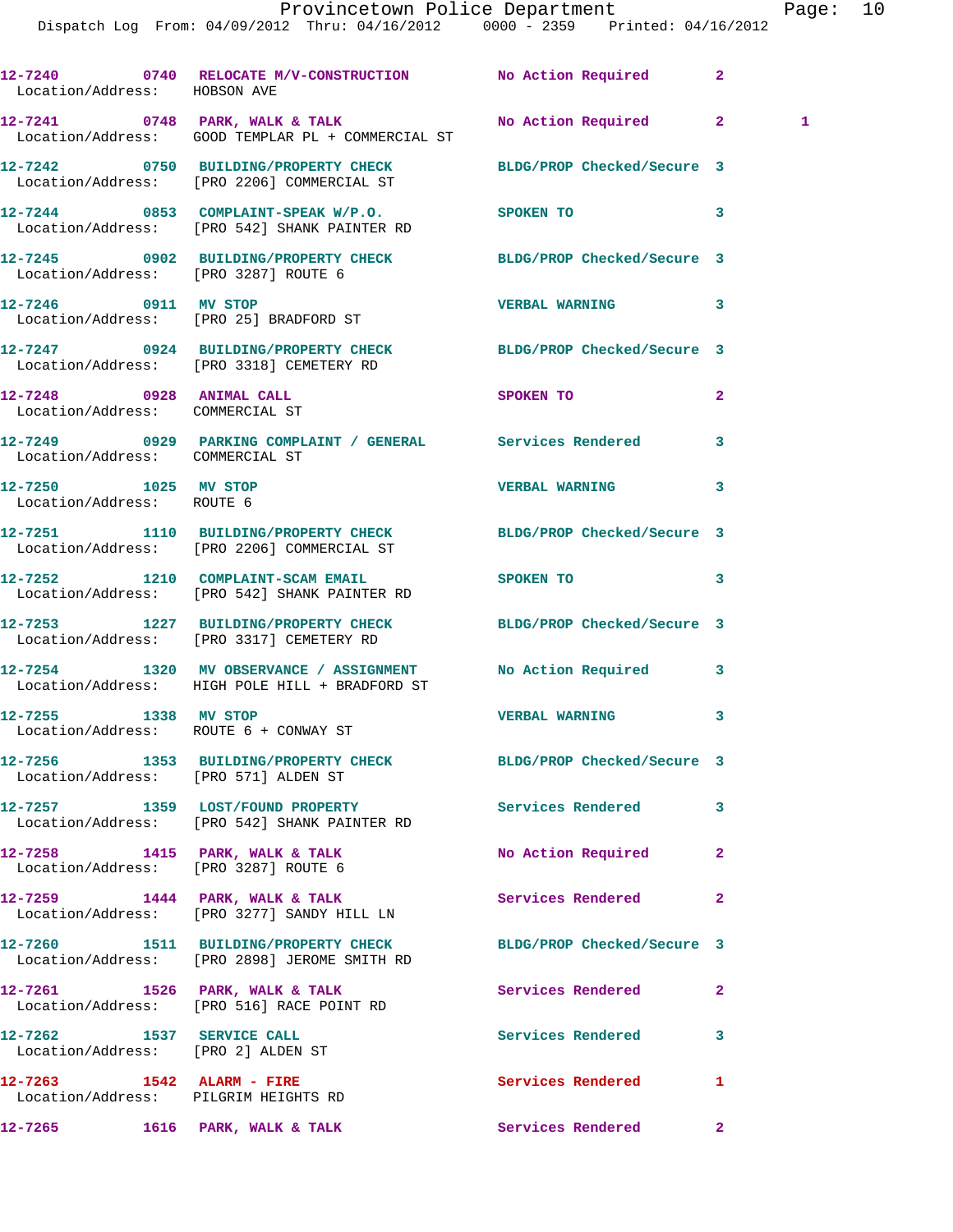|                                                              | Provincetown Police Department<br>Dispatch Log From: 04/09/2012 Thru: 04/16/2012 0000 - 2359 Printed: 04/16/2012 |                            |                |
|--------------------------------------------------------------|------------------------------------------------------------------------------------------------------------------|----------------------------|----------------|
|                                                              | Location/Address: [PRO 165] COMMERCIAL ST                                                                        |                            |                |
|                                                              | 12-7266 1618 DR ORDERED TRANSPORT Transported to Hospital 1<br>Location/Address: [PRO 440] HARRY KEMP WAY        |                            |                |
| 12-7267 1633 FOLLOW UP                                       | Location/Address: [PRO 542] SHANK PAINTER RD                                                                     | <b>Services Rendered</b>   | $\overline{2}$ |
|                                                              | 12-7268 1703 MV STOP<br>Location/Address: BRADFORD ST + HOWLAND ST                                               | <b>VERBAL WARNING</b>      | 3              |
| Location/Address: [PRO 2513] ROUTE 6                         | 12-7269 1721 MV OBSERVANCE / ASSIGNMENT Services Rendered                                                        |                            | 3              |
|                                                              | 12-7270 1725 BUILDING/PROPERTY CHECK BLDG/PROP Checked/Secure 3<br>Location/Address: [PRO 2543] MACMILLAN WHARF  |                            |                |
| 12-7271 1730 MV STOP<br>Location/Address: [PRO 2513] ROUTE 6 |                                                                                                                  | <b>VERBAL WARNING</b>      | 3              |
| 12-7272 1741 MV STOP<br>Location/Address: [PRO 2513] ROUTE 6 |                                                                                                                  | <b>VERBAL WARNING</b>      | 3              |
|                                                              | 12-7280 1741 LOST/FOUND PROPERTY Services Rendered<br>Location/Address: [PRO 3296] SHANK PAINTER RD              |                            | 3              |
| 12-7273 1749 MV STOP                                         | Location/Address: [PRO 2479] ROUTE 6                                                                             | <b>VERBAL WARNING</b>      | 3              |
| 12-7274 1752 MV STOP                                         | Location/Address: [PRO 106] COMMERCIAL ST                                                                        | <b>VERBAL WARNING</b>      | 3              |
|                                                              | 12-7275 1800 MV OBSERVANCE / ASSIGNMENT Services Rendered<br>Location/Address: [PRO 2321] SHANKPAINTER RD        |                            | 3              |
| 12-7276 1804 MV STOP                                         | Location/Address: [PRO 3296] SHANK PAINTER RD                                                                    | <b>VERBAL WARNING</b>      | 3              |
|                                                              | 12-7277 1817 BUILDING/PROPERTY CHECK BLDG/PROP Checked/Secure 3<br>Location/Address: [PRO 1638] COMMERCIAL ST    |                            |                |
| 12-7278 1850 BAR CHECK                                       | Location/Address: [PRO 356] COMMERCIAL ST                                                                        | BLDG/PROP Checked/Secure 2 |                |
| Location/Address: COMMERCIAL ST                              | 12-7279 1850 COMPLAINT/CONSTRUCTION Services Rendered                                                            |                            | 3              |
|                                                              | 12-7281 2031 BUILDING/PROPERTY CHECK Services Rendered<br>Location/Address: [PRO 444] HIGH POLE HILL             |                            | 3              |
|                                                              | 12-7282 2048 BUILDING/PROPERTY CHECK<br>Location/Address: [PRO 2543] MACMILLAN WHARF                             | BLDG/PROP Checked/Secure 3 |                |
| 12-7283 2048 MV STOP                                         | Location/Address: [PRO 2328] CONWELL ST + ROUTE 6                                                                | <b>VERBAL WARNING</b>      | 3              |
|                                                              | 12-7284 2058 PARK, WALK & TALK<br>Location/Address: COMMERCIAL ST + CARVER ST                                    | Services Rendered          | $\mathbf{2}$   |
| 12-7285 2104 BAR CHECK                                       | Location/Address: [PRO 3443] COMMERCIAL ST                                                                       | Services Rendered          | 2              |
|                                                              | 12-7286 2119 MV OBSERVANCE / ASSIGNMENT Services Rendered<br>Location/Address: BRADFORD ST + RYDER ST            |                            | 3              |
| 12-7287 2122 MV STOP                                         | Location/Address: [PRO 526] RYDER ST EXT                                                                         | <b>VERBAL WARNING</b>      | 3              |
| 12-7288 2131 MV STOP                                         | Location/Address: BRADFORD ST + STANDISH ST                                                                      | <b>VERBAL WARNING</b>      | 3              |

Page: 11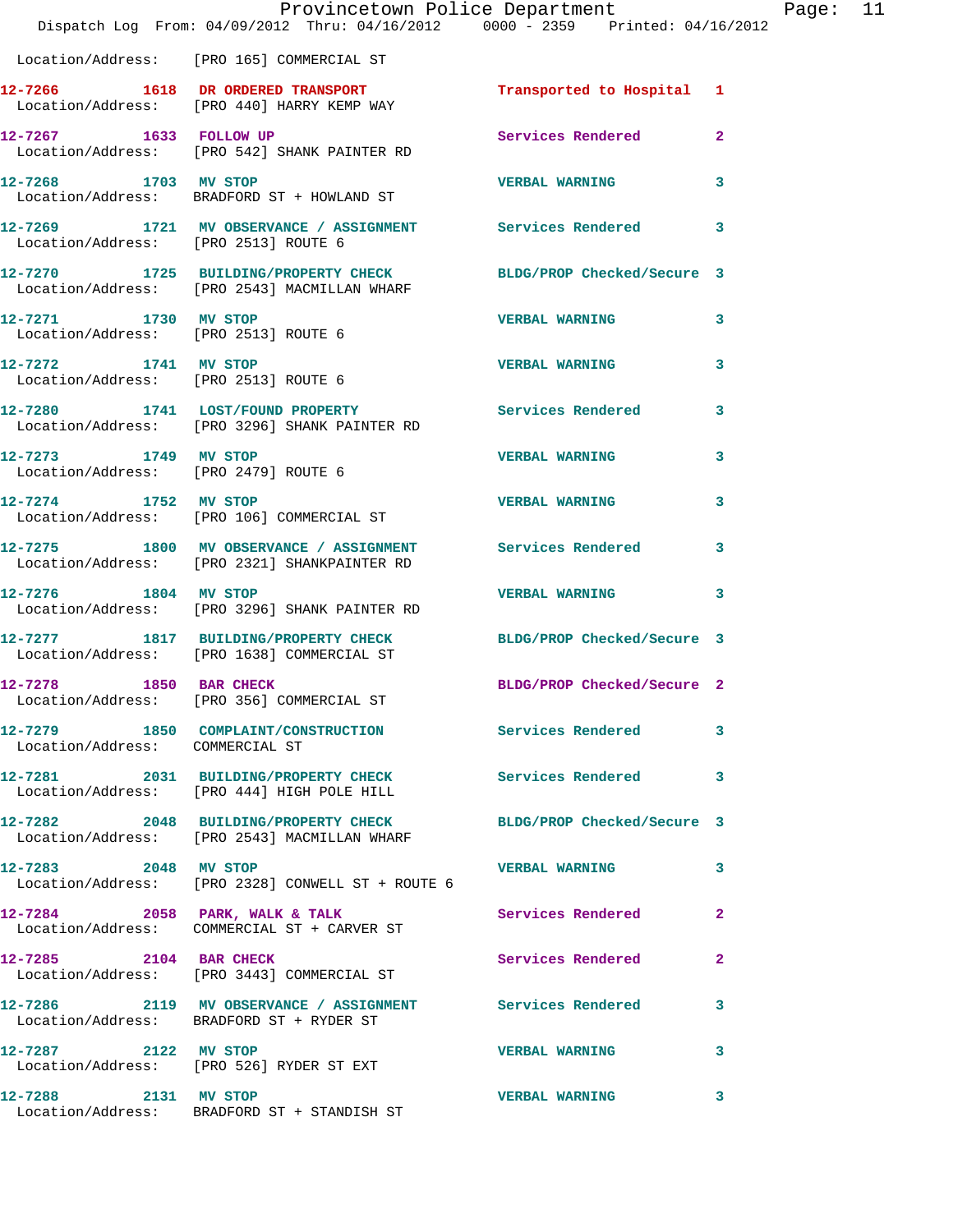|                                      | Provincetown Police Department<br>Dispatch Log From: 04/09/2012 Thru: 04/16/2012 0000 - 2359 Printed: 04/16/2012 |                            | Page: 12 |  |
|--------------------------------------|------------------------------------------------------------------------------------------------------------------|----------------------------|----------|--|
|                                      | 12-7290 2332 BUILDING/PROPERTY CHECK BLDG/PROP Checked/Secure 3<br>Location/Address: [PRO 530] SHANKPAINTER RD   |                            |          |  |
|                                      |                                                                                                                  |                            |          |  |
| For Date: $04/13/2012$ - Friday      |                                                                                                                  |                            |          |  |
|                                      | 12-7293 0003 BAR CHECK BLDG/PROP Checked/Secure 2<br>Location/Address: [PRO 2737] COMMERCIAL ST                  |                            |          |  |
|                                      | 12-7294 0005 BAR CHECK<br>Location/Address: [PRO 3443] COMMERCIAL ST                                             | BLDG/PROP Checked/Secure 2 |          |  |
|                                      | 12-7295 0008 BAR CHECK<br>Location/Address: [PRO 399] COMMERCIAL ST                                              | Services Rendered 2        |          |  |
|                                      | 12-7296 0011 ALARM - FIRE<br>Location/Address: [PRO 3420] JOHNSON ST                                             | False Alarm 1              |          |  |
|                                      | 12-7298 0032 BAR CHECK<br>Location/Address: [PRO 80] CARVER ST                                                   | BLDG/PROP Checked/Secure 2 |          |  |
|                                      | 12-7299 0035 BAR CHECK<br>Location/Address: [PRO 3443] COMMERCIAL ST                                             | BLDG/PROP Checked/Secure 2 |          |  |
|                                      | 12-7300 0037 BUILDING/PROPERTY CHECK BLDG/PROP Checked/Secure 3<br>Location/Address: [PRO 175] COMMERCIAL ST     |                            |          |  |
|                                      | 12-7301 0038 BUILDING/PROPERTY CHECK BLDG/PROP Checked/Secure 3<br>Location/Address: [PRO 182] COMMERCIAL ST     |                            |          |  |
|                                      | 12-7302 0044 MV OBSERVANCE / ASSIGNMENT Services Rendered 3<br>Location/Address: [PRO 2577] BRADFORD ST          |                            |          |  |
| Location/Address: [OT] WEST ST       | 12-7303 0046 911 TEST CALLS Services Rendered 1                                                                  |                            |          |  |
| Location/Address: [PRO 2521] ROUTE 6 | 12-7304 0057 ASSIST AGENCY / MUTUAL AID Services Rendered 3                                                      |                            |          |  |
|                                      | 12-7305 0117 MEDICAL EMERGENCY<br>Location/Address: [PRO 361] COMMERCIAL ST                                      | Transported to Hospital 1  |          |  |
|                                      | Location/Address: BRADFORD ST + STANDISH ST                                                                      |                            |          |  |
|                                      | 12-7307 0206 BUILDING/PROPERTY CHECK Services Rendered 3<br>Location/Address: [PRO 2490] PROVINCELANDS RD        |                            |          |  |
|                                      | 12-7308 0309 BUILDING/PROPERTY CHECK BLDG/PROP Checked/Secure 3<br>Location/Address: [PRO 3256] COMMERCIAL ST    |                            |          |  |
|                                      | 12-7309 0330 LOBBY TRAFFIC<br>Location/Address: [PRO 542] SHANK PAINTER RD                                       | Services Rendered 2        | 24       |  |
|                                      | 12-7310 0334 BUILDING/PROPERTY CHECK BLDG/PROP Checked/Secure 3<br>Location/Address: [PRO 1646] WINSLOW ST       |                            |          |  |
|                                      | 12-7311 0524 BUILDING/PROPERTY CHECK BLDG/PROP Checked/Secure 3<br>Location/Address: [PRO 306] COMMERCIAL ST     |                            |          |  |
| Location/Address: [PRO 2518] ROUTE 6 | 12-7312 0535 MV OBSERVANCE / ASSIGNMENT Services Rendered 3                                                      |                            |          |  |
|                                      | 12-7313 6535 PARK, WALK & TALK 6 Services Rendered 2<br>Location/Address: [PRO 539] SHANKPAINTER RD              |                            |          |  |
|                                      | 12-7314 0553 MV OBSERVANCE / ASSIGNMENT Services Rendered 3<br>Location/Address: [PRO 3257] SHANKPAINTER RD      |                            |          |  |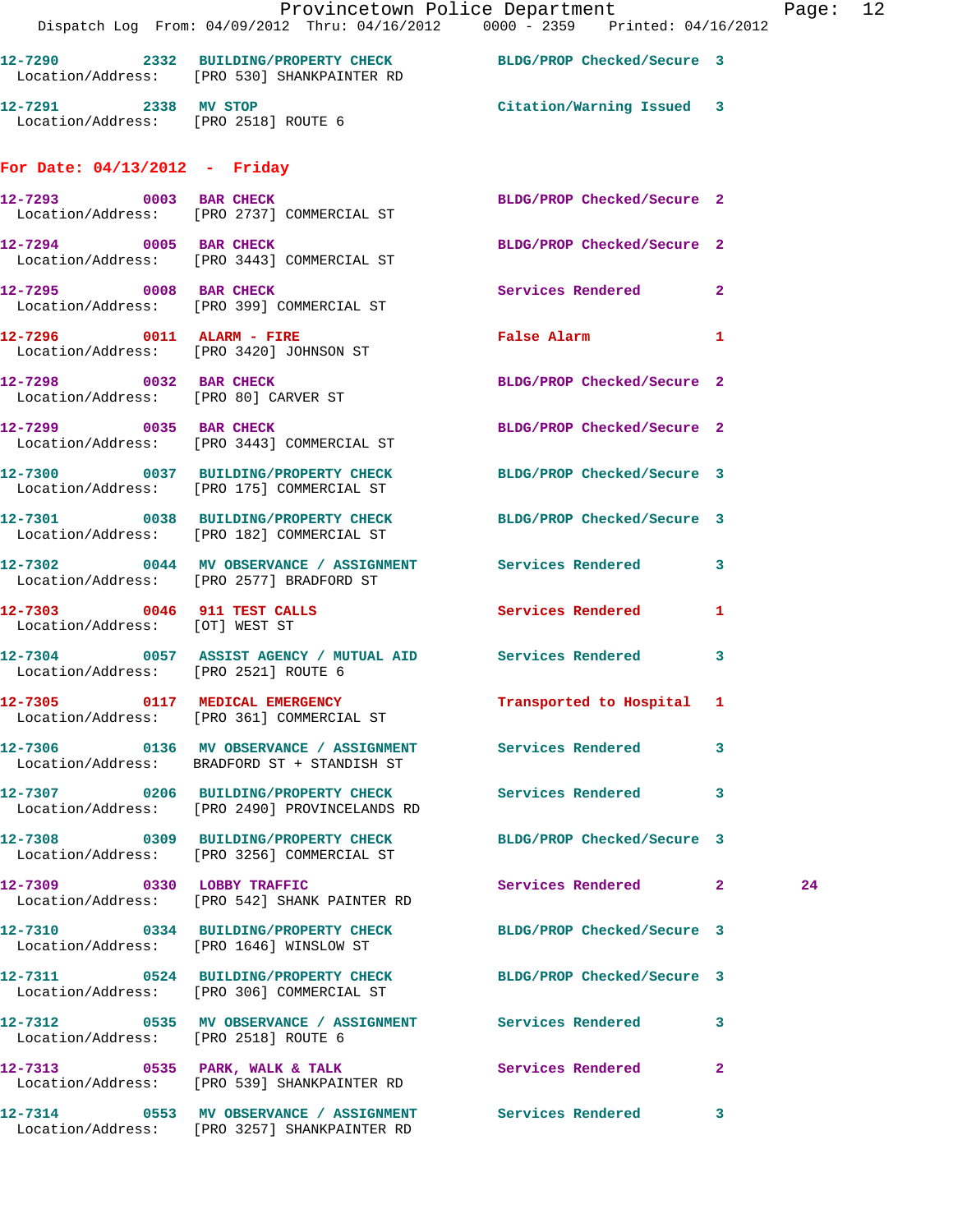|                                                               | 12-7315 0614 BUILDING/PROPERTY CHECK Services Rendered 3<br>Location/Address: [PRO 545] SHANKPAINTER RD                    |                            |                            |
|---------------------------------------------------------------|----------------------------------------------------------------------------------------------------------------------------|----------------------------|----------------------------|
|                                                               | 12-7316      0655 FIRE 191 OUT OF TOWN TIL 4/14     No Action Required<br>Location/Address:    [PRO 1892] SHANK PAINTER RD |                            | $\mathbf{1}$               |
| 12-7317 0720 GENERAL INFO                                     |                                                                                                                            | No Action Required         | 3                          |
| 12-7318<br>Location: SANDPIT RT 6                             | 0722 MV OBSERVANCE / ASSIGNMENT                                                                                            | No Action Required         | 3                          |
| Location/Address: ROUTE 6                                     | 12-7322 0730 MV OBSERVANCE / ASSIGNMENT No Action Required                                                                 |                            | 3                          |
| 12-7319 0731 MV STOP                                          | Location/Address: [PRO 3440] ROUTE 6                                                                                       | <b>VERBAL WARNING</b>      | $\overline{\phantom{a}}$ 3 |
|                                                               | 12-7320 0738 BUILDING/PROPERTY CHECK<br>Location/Address: [PRO 3317] CEMETERY RD                                           | BLDG/PROP Checked/Secure 3 |                            |
| 12-7321 0740 MV STOP<br>Location/Address: ROUTE 6             |                                                                                                                            | <b>VERBAL WARNING</b>      | 3                          |
| 12-7323 0759 MV STOP<br>Location/Address: ROUTE 6             |                                                                                                                            | <b>VERBAL WARNING</b>      | 3                          |
| 12-7324 0759 MV STOP<br>Location/Address: SNAIL RD            |                                                                                                                            | Citation/Warning Issued 3  |                            |
|                                                               | $12-7325$ 0804 PARK, WALK & TALK<br>Location/Address: [PRO 2483] COMMERCIAL ST                                             | No Action Required 2       |                            |
| Location/Address: [PRO 512] PRINCE ST                         | 12-7326 0808 BUILDING/PROPERTY CHECK                                                                                       | No Action Required         | 3                          |
| Location/Address: SHANKPAINTER RD                             | 12-7330 0808 MV OBSERVANCE / ASSIGNMENT No Action Required 3                                                               |                            |                            |
| 12-7327 0839 ANIMAL CALL<br>Location/Address: GOOD TEMPLAR PL |                                                                                                                            | SPOKEN TO                  | $\mathbf{2}$               |
|                                                               | 12-7328 0840 BUILDING/PROPERTY CHECK<br>Location/Address: [PRO 2206] COMMERCIAL ST                                         | BLDG/PROP Checked/Secure 3 |                            |
| Location/Address: [PRO 2543] MACMILLAN                        | 12-7329 0905 BUILDING/PROPERTY CHECK                                                                                       | BLDG/PROP Checked/Secure 3 |                            |
| 12-7331 0915 MV STOP                                          | Location/Address: [PRO 741] BRADFORD ST                                                                                    | <b>VERBAL WARNING</b>      | 3                          |
| 12-7332 0927 MV STOP                                          | Location/Address: [PRO 724] BRADFORD ST                                                                                    | <b>VERBAL WARNING</b>      | 3                          |
|                                                               | 12-7336  0929  PARKING COMPLAINT / GENERAL Services Rendered<br>Location/Address: [PRO 399] COMMERCIAL ST                  |                            | 3                          |
| Location: SNAIL RD                                            | 12-7333 0931 MV OBSERVANCE / ASSIGNMENT No Action Required                                                                 |                            | 3                          |
| 12-7334 0933 TRAFFIC CONTROL                                  | Location/Address: SHANK PAINTER RD + COURT ST                                                                              | Services Rendered          | 3                          |
| 12-7337 0934 MV STOP<br>Location/Address: ATLANTIC AVE        |                                                                                                                            | <b>VERBAL WARNING</b>      | 3                          |
| 12-7338 0937 MV STOP                                          | Location/Address: [PRO 61] BRADFORD ST                                                                                     | <b>VERBAL WARNING</b>      | 3                          |
| 12-7335 0939 ANIMAL CALL<br>Location/Address: COMMERCIAL ST   |                                                                                                                            | Services Rendered          | $\mathbf{2}$               |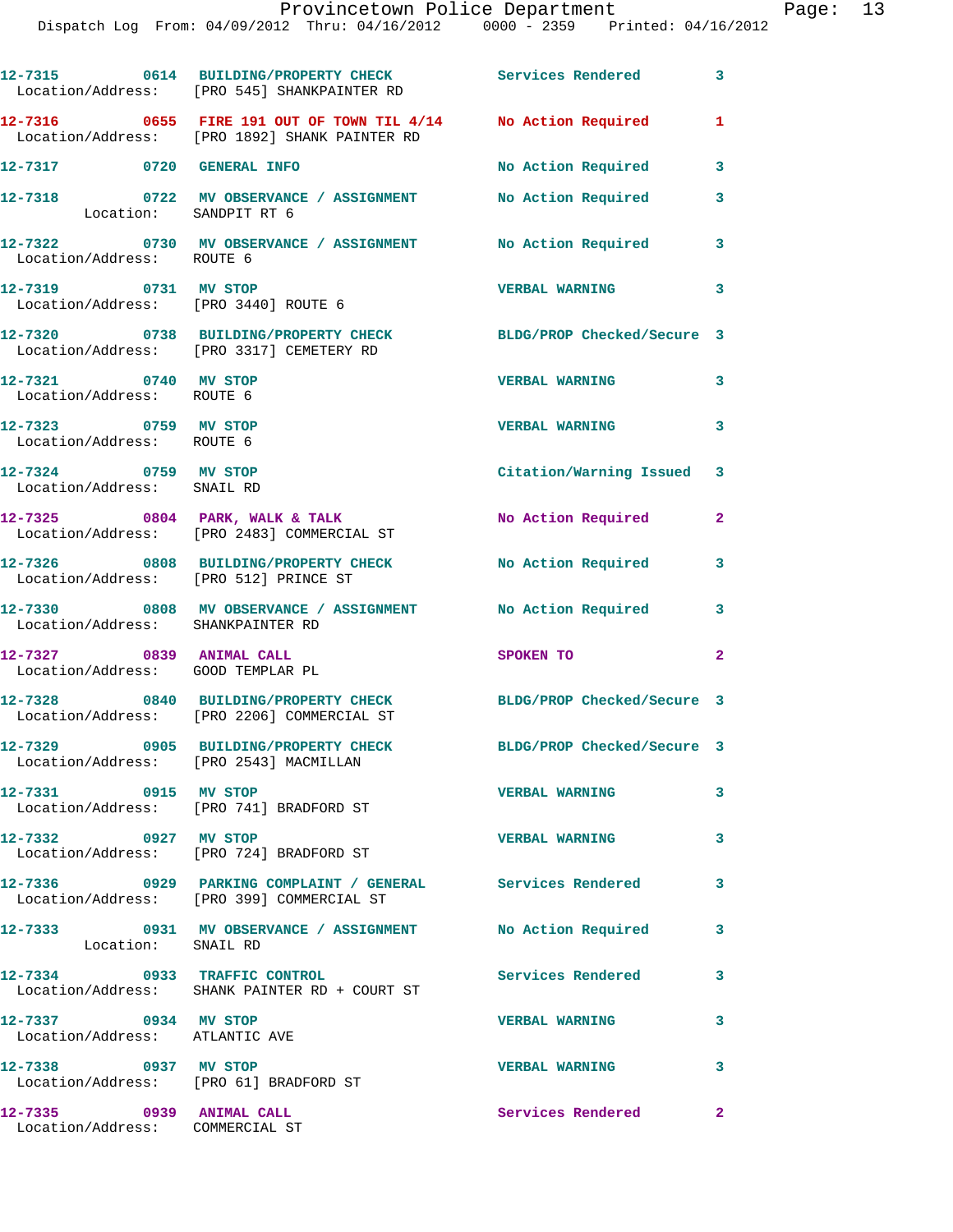Dispatch Log From: 04/09/2012 Thru: 04/16/2012 0000 - 2359 Printed: 04/16/2012

| 12-7339 0941 MV STOP<br>Location/Address: WEST VINE ST              |                                                                                       | <b>VERBAL WARNING</b>      | $\overline{\mathbf{3}}$ |
|---------------------------------------------------------------------|---------------------------------------------------------------------------------------|----------------------------|-------------------------|
| 12-7341 0953 MV STOP<br>Location/Address: PROVINCELANDS RD          |                                                                                       | <b>VERBAL WARNING</b>      | 3                       |
|                                                                     | 12-7340 1002 BUILDING/PROPERTY CHECK<br>Location/Address: [PRO 3030] TIN PAN ALLEY RD | No Action Required         | 3                       |
|                                                                     | 12-7342 1011 TRAFFIC CONTROL<br>Location/Address: [PRO 2251] COMMERCIAL ST            | No Action Required         | 3                       |
| 12-7343 1013 MV STOP                                                | Location/Address: SHANK PAINTER RD + BRADFORD ST                                      | <b>VERBAL WARNING</b>      | 3                       |
|                                                                     | 12-7344 1037 PARK, WALK & TALK<br>Location/Address: [PRO 526] RYDER ST EXT            | <b>No Action Required</b>  | $\mathbf{2}$            |
| Location/Address: ROUTE 6                                           | 12-7345 1037 ASSIST AGENCY / MUTUAL AID No Action Required                            |                            | 3                       |
| 12-7346 1050 MV ACCIDENT                                            | Location/Address: RAILROAD AVE + CONWELL ST                                           | Services Rendered 1        |                         |
| Location/Address: [PRO 571] ALDEN ST                                | 12-7347 1056 BUILDING/PROPERTY CHECK BLDG/PROP Checked/Secure 3                       |                            |                         |
| 12-7348 1057 ALARM - FIRE                                           | Location/Address: [PRO 1816] RACE POINT RD                                            | Taken/Referred to Other 1  |                         |
| 12-7349 1100 FOLLOW UP                                              | Location/Address: [PRO 3296] SHANK PAINTER RD                                         | No Action Required         | 2                       |
|                                                                     | 12-7350 1106 FOUND PROPERTY-WALLET/RET.<br>Location/Address: [PRO 165] COMMERCIAL ST  | No Action Required         | 3                       |
|                                                                     | 12-7351 1121 PARK, WALK & TALK<br>Location/Address: [PRO 106] COMMERCIAL ST           | No Action Required         | $\mathbf{2}$            |
|                                                                     | 12-7352 1134 BUILDING/PROPERTY CHECK<br>Location/Address: [PRO 2206] COMMERCIAL ST    | No Action Required 3       |                         |
|                                                                     | 12-7353 1137 BUILDING/PROPERTY CHECK<br>Location/Address: [PRO 2500] COMMERCIAL ST    | BLDG/PROP Checked/Secure 3 |                         |
| 12-7354 1146 PARK, WALK & TALK                                      | Location/Address: [PRO 285] COMMERCIAL ST                                             | No Action Required         | $\mathbf{2}$            |
| 12-7356 1151 GENERAL INFO                                           |                                                                                       | No Action Required         | 3                       |
| 12-7355<br>Location: CENTER ROAM                                    | 1152 PARK, WALK & TALK                                                                | No Action Required         | $\mathbf{2}$            |
| 12-7357 1157 ALARM - FIRE<br>Location/Address: [PRO 450] JOHNSON ST |                                                                                       | No Action Required         | 1                       |
| 12-7358 1233 COMPLAINT-TENANT<br>Location/Address: COMMERCIAL ST    |                                                                                       | SPOKEN TO                  | 3                       |
| 12-7360 1240 TRAFFIC COMPLAINT<br>Location/Address: CARVER ST       |                                                                                       | No Action Required         | 3                       |
| 12-7359 1241 MV STOP<br>Location/Address: CARVER ST                 |                                                                                       | <b>VERBAL WARNING</b>      | 3                       |
| 12-7361 1250 MV STOP                                                | Location/Address: BANGS ST + BRADFORD ST                                              | Citation/Warning Issued 3  |                         |
| 12-7362                                                             | 1251 COMPLAINT-EMAIL SCAM<br>Location/Address: [PRO 542] SHANK PAINTER RD             | <b>Services Rendered</b>   | 3                       |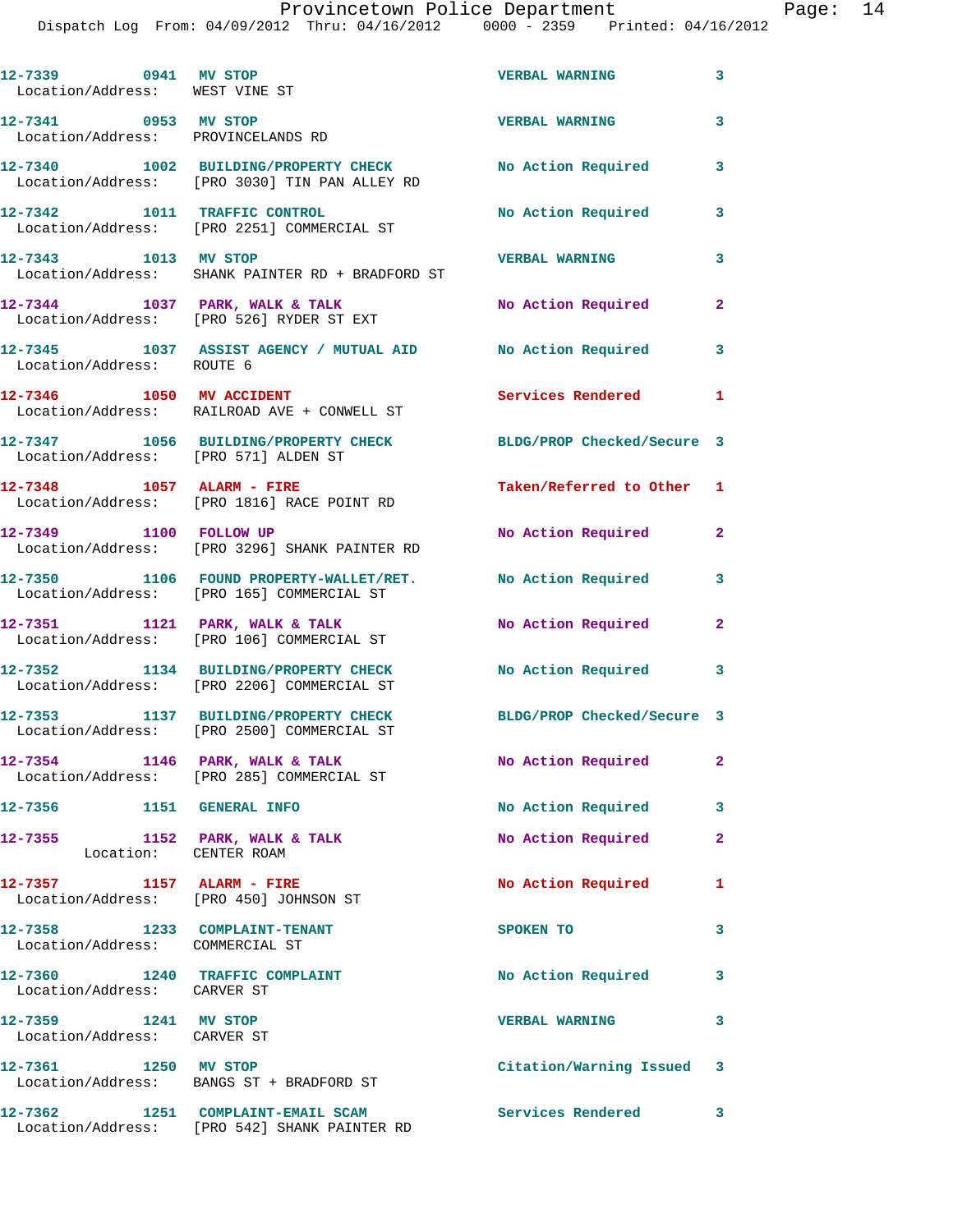|                                                                | 12-7363 1341 LOST PROPERTY-WALLET/LOCATED Services Rendered<br>Location/Address: [PRO 542] SHANK PAINTER RD   |                            | 3              |
|----------------------------------------------------------------|---------------------------------------------------------------------------------------------------------------|----------------------------|----------------|
|                                                                | 12-7364 1347 PARK, WALK & TALK<br>Location/Address: SHANKPAINTER RD + ROUTE 6                                 | No Action Required         | 2              |
|                                                                | 12-7365 1403 BUILDING/PROPERTY CHECK No Action Required<br>Location/Address: [PRO 519] RACE POINT RD          |                            | 3              |
| 12-7366 1420 MV COMPLAINT                                      | Location/Address: [PRO 542] SHANK PAINTER RD                                                                  | SPOKEN TO                  | $\overline{a}$ |
| Location/Address: [PRO 3287] ROUTE 6                           | 12-7367 1440 BUILDING/PROPERTY CHECK BLDG/PROP Checked/Secure 3                                               |                            |                |
| 12-7368 1444 ANIMAL CALL                                       | Location/Address: [PRO 831] SHANK PAINTER RD                                                                  | No Action Required 2       |                |
|                                                                | 12-7369 1537 BUILDING/PROPERTY CHECK<br>Location/Address: [PRO 2543] MACMILLAN WHARF                          | BLDG/PROP Checked/Secure 3 |                |
|                                                                | 12-7370 1559 BUILDING/PROPERTY CHECK<br>Location/Address: [PRO 75] CAPTAIN BERTIE RD                          | BLDG/PROP Checked/Secure 3 |                |
| Location/Address: [PRO 94] BRADFORD ST                         | 12-7371 1605 BUILDING/PROPERTY CHECK                                                                          | BLDG/PROP Checked/Secure 3 |                |
| Location/Address: RACE POINT RD                                | 12-7372 1607 MV OBSERVANCE / ASSIGNMENT Services Rendered 3                                                   |                            |                |
|                                                                | 12-7373 1616 BUILDING/PROPERTY CHECK<br>Location/Address: [PRO 2481] TREMONT ST                               | BLDG/PROP Checked/Secure 3 |                |
|                                                                | 12-7374 1618 BUILDING/PROPERTY CHECK BLDG/PROP Checked/Secure 3<br>Location/Address: [PRO 2483] COMMERCIAL ST |                            |                |
|                                                                | 12-7376   1724 MV OBSERVANCE / ASSIGNMENT   Services Rendered<br>Location/Address: [PRO 2521] ROUTE 6         |                            | 3              |
| 12-7377 1742 SERVICE CALL                                      | Location/Address: [PRO 542] SHANK PAINTER RD                                                                  | Services Rendered          | 3              |
|                                                                | 12-7378 1751 PARK, WALK & TALK<br>Location/Address: [PRO 165] COMMERCIAL ST                                   | Services Rendered          | $\overline{a}$ |
| 12-7379 1833 FOUND DOG<br>Location/Address: CONANT ST          |                                                                                                               | Services Rendered          | $\mathbf{2}$   |
|                                                                | 12-7380 1846 BUILDING/PROPERTY CHECK<br>Location/Address: [PRO 2206] COMMERCIAL ST                            | BLDG/PROP Checked/Secure 3 |                |
| 12-7381 1930 MV STOP                                           | Location/Address: [PRO 2521] ROUTE 6                                                                          | <b>VERBAL WARNING</b>      | 3              |
| Location/Address: [PRO 2521] ROUTE 6                           | 12-7382 1944 ASSIST AGENCY / MUTUAL AID Services Rendered                                                     |                            | 3              |
| 12-7383 1950 MV STOP<br>Location/Address: [PRO 2513] ROUTE 6   |                                                                                                               | <b>VERBAL WARNING</b>      | 3              |
| 12-7384 1957 MV STOP<br>Location/Address: BRADFORD ST          |                                                                                                               | Services Rendered          | 3              |
|                                                                | 12-7385 2008 BUILDING/PROPERTY CHECK<br>Location/Address: [PRO 564] BAYBERRY AVE                              | BLDG/PROP Checked/Secure 3 |                |
| 12-7386 2016 MV STOP<br>Location/Address: [PRO 29] BRADFORD ST |                                                                                                               | <b>VERBAL WARNING</b>      | 3              |
| 12-7389 2134 MV COMPLAINT                                      |                                                                                                               | SPOKEN TO                  | $\mathbf{2}$   |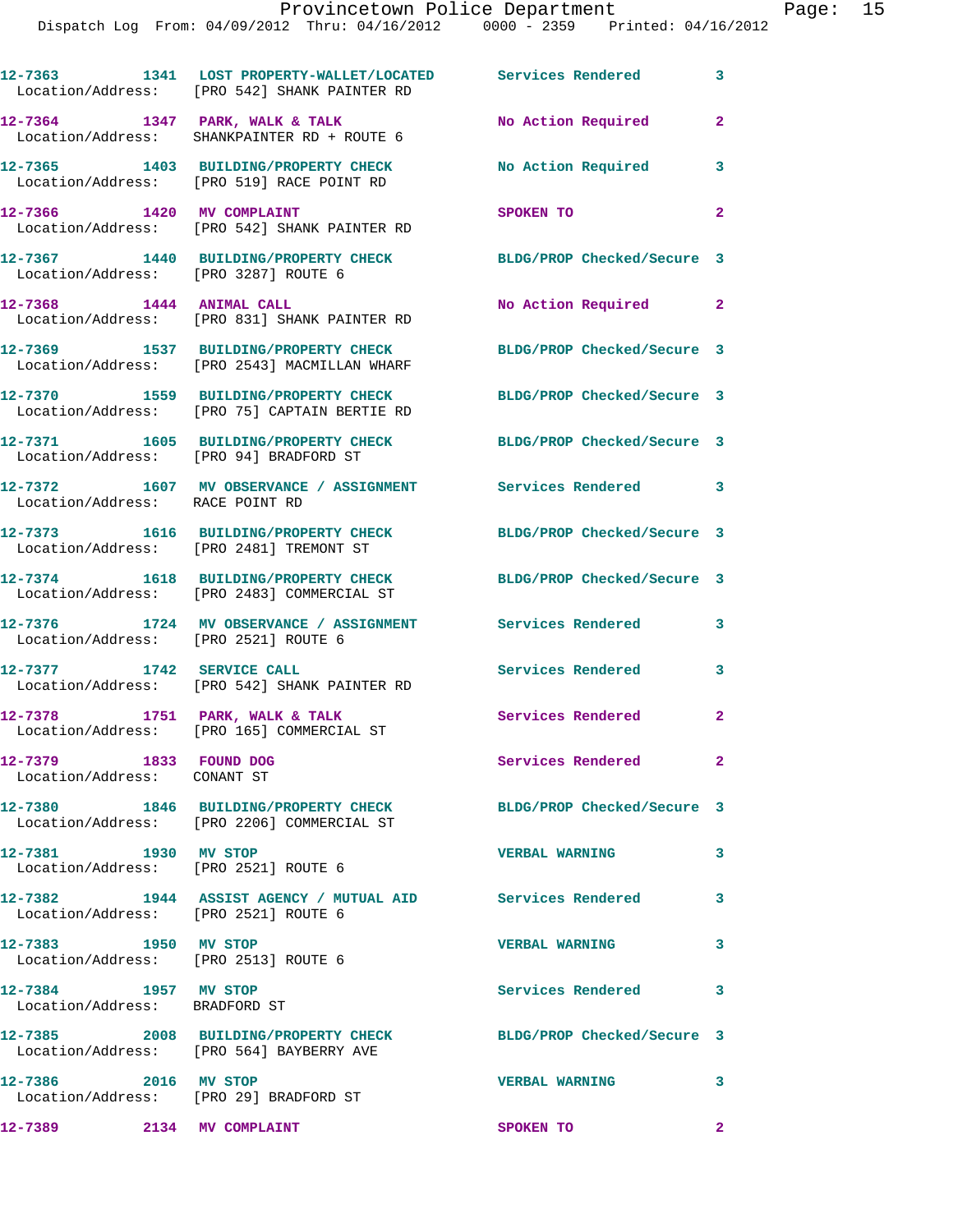|                                       | Dispatch Log From: 04/09/2012 Thru: 04/16/2012 0000 - 2359 Printed: 04/16/2012                                |                    |                |
|---------------------------------------|---------------------------------------------------------------------------------------------------------------|--------------------|----------------|
| Location/Address: [PRO 1662] PEARL ST |                                                                                                               |                    |                |
|                                       | 12-7387 2135 BUILDING/PROPERTY CHECK BLDG/PROP Checked/Secure 3<br>Location/Address: [PRO 3317] CEMETERY RD   |                    |                |
|                                       | 12-7388 2137 BUILDING/PROPERTY CHECK BLDG/PROP Checked/Secure 3<br>Location/Address: [PRO 3317] CEMETERY RD   |                    |                |
|                                       | 12-7390 2150 BUILDING/PROPERTY CHECK BLDG/PROP Checked/Secure 3<br>Location/Address: [PRO 440] HARRY KEMP WAY |                    |                |
|                                       | 12-7391 2302 MV COMPLAINT<br>Location/Address: [PRO 43] BRADFORD ST                                           | Services Rendered  | $\overline{2}$ |
|                                       | 12-7392 2327 BUILDING/PROPERTY CHECK BLDG/PROP Checked/Secure 3<br>Location/Address: [PRO 306] COMMERCIAL ST  |                    |                |
|                                       | 12-7393 2348 PARK, WALK & TALK 2008 Services Rendered<br>Location: [PRO 3431] LOPES SOUARE                    |                    | $\overline{2}$ |
|                                       | 12-7394 2349 BAR CHECK<br>Location/Address: [PRO 399] COMMERCIAL ST                                           | No Action Required | $\overline{2}$ |
|                                       | 12-7395 2352 BAR CHECK<br>Location/Address: [PRO 2737] COMMERCIAL ST                                          | No Action Required | $\overline{2}$ |
| 12-7396 2356 BAR CHECK                | Location/Address: [PRO 3443] COMMERCIAL ST                                                                    | No Action Required | $\overline{2}$ |

Provincetown Police Department Page: 16

## **For Date: 04/14/2012 - Saturday**

Location/Address: [PRO 3256] COMMERCIAL ST

| 12-7397 0004 BAR CHECK                                           | Location/Address: [PRO 272] COMMERCIAL ST                                                                     | No Action Required         | $\overline{2}$ |    |
|------------------------------------------------------------------|---------------------------------------------------------------------------------------------------------------|----------------------------|----------------|----|
| 12-7398 0010 LOBBY TRAFFIC                                       | Location/Address: [PRO 542] SHANK PAINTER RD                                                                  | Services Rendered          | $\overline{2}$ | 26 |
|                                                                  | 12-7399 0011 PARK, WALK & TALK<br>Location/Address: [PRO 182] COMMERCIAL ST                                   | Services Rendered          | $\overline{2}$ |    |
| 12-7400 0012 BAR CHECK                                           | Location/Address: [PRO 208] COMMERCIAL ST                                                                     | No Action Required         | $\overline{2}$ |    |
| 12-7401 0020 BAR CHECK                                           | Location/Address: [PRO 2605] COMMERCIAL ST                                                                    | No Action Required         | $\overline{2}$ |    |
| 12-7403 0022 BAR CHECK                                           | Location/Address: [PRO 3455] BRADFORD ST                                                                      | No Action Required         | $\overline{2}$ |    |
| 12-7402 0028 BAR CHECK                                           | Location/Address: [PRO 3729] CARVER ST                                                                        | No Action Required         | $\overline{2}$ |    |
| 12-7404 0035 BAR CHECK<br>Location/Address: [PRO 484] MASONIC PL |                                                                                                               | No Action Required         | $\mathbf{2}$   |    |
|                                                                  | 12-7405 0044 BUILDING/PROPERTY CHECK<br>Location/Address: [PRO 175] COMMERCIAL ST                             | BLDG/PROP Checked/Secure 3 |                |    |
|                                                                  | 12-7406 0047 BUILDING/PROPERTY CHECK<br>Location/Address: [PRO 182] COMMERCIAL ST                             | BLDG/PROP Checked/Secure 3 |                |    |
|                                                                  | 12-7407 0056 MV OBSERVANCE / ASSIGNMENT Services Rendered 3<br>Location/Address: [PRO 2577] BRADFORD ST       |                            |                |    |
|                                                                  | 12-7408 0213 BUILDING/PROPERTY CHECK BLDG/PROP Checked/Secure 3<br>Location/Address: [PRO 440] HARRY KEMP WAY |                            |                |    |
|                                                                  | 12-7409 0352 BUILDING/PROPERTY CHECK BLDG/PROP Checked/Secure 3                                               |                            |                |    |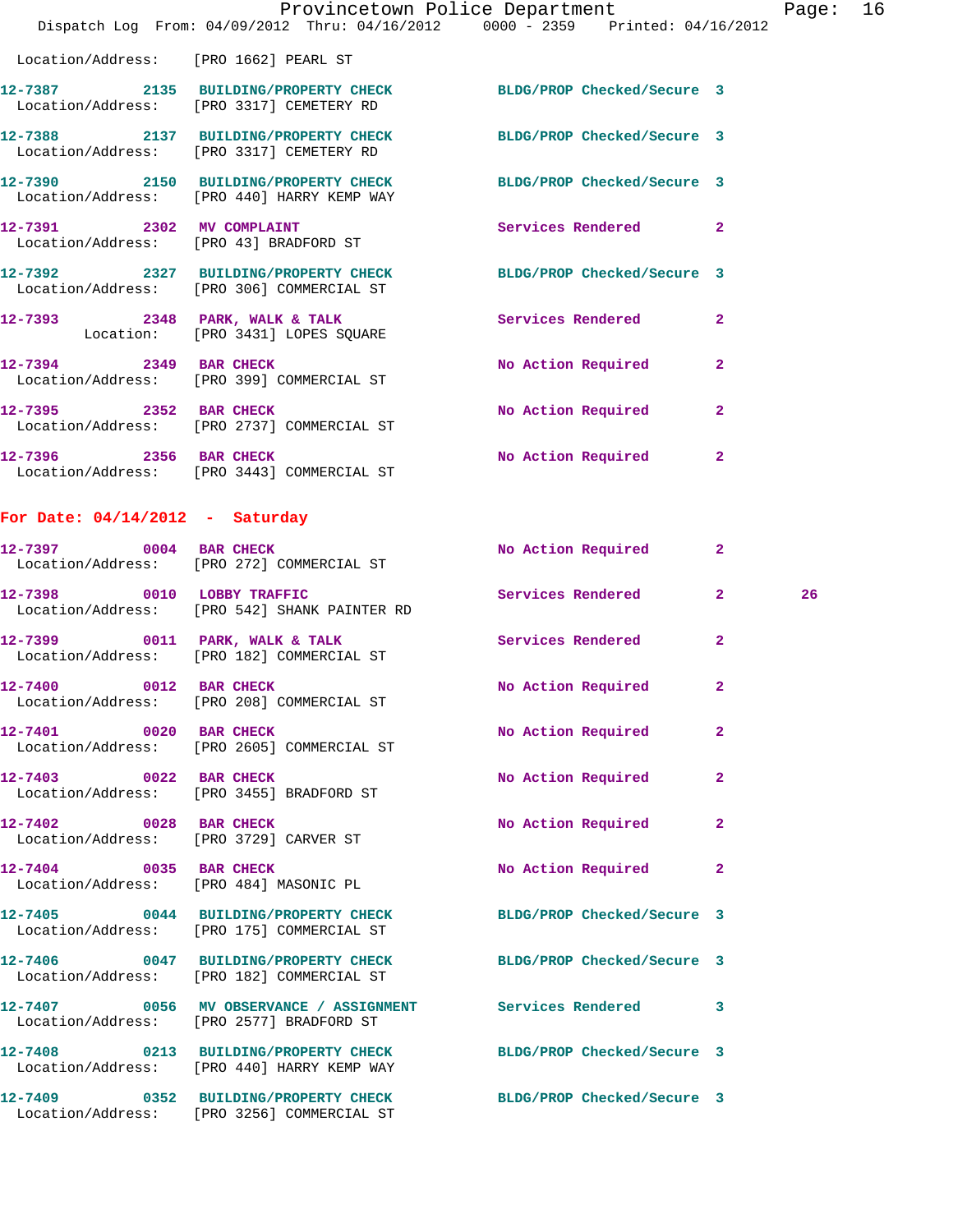|                                                                        | Provincetown Police Department<br>Dispatch Log From: 04/09/2012 Thru: 04/16/2012 0000 - 2359 Printed: 04/16/2012 |                            |                |
|------------------------------------------------------------------------|------------------------------------------------------------------------------------------------------------------|----------------------------|----------------|
|                                                                        | 12-7410 0402 BUILDING/PROPERTY CHECK BLDG/PROP Checked/Secure 3<br>Location/Address: [PRO 519] RACE POINT RD     |                            |                |
|                                                                        | $12-7411$ 0535 PARK, WALK & TALK<br>Location/Address: [PRO 539] SHANKPAINTER RD                                  | Services Rendered          | $\overline{2}$ |
|                                                                        | 12-7412 0550 BUILDING/PROPERTY CHECK BLDG/PROP Checked/Secure 3<br>Location/Address: [PRO 530] SHANKPAINTER RD   |                            |                |
| Location/Address: [PRO 2] ALDEN ST                                     | 12-7413 0554 BUILDING/PROPERTY CHECK BLDG/PROP Checked/Secure 3                                                  |                            |                |
|                                                                        | 12-7414 0556 MV OBSERVANCE / ASSIGNMENT Services Rendered<br>Location/Address: [PRO 3257] SHANKPAINTER RD        |                            | 3              |
| 12-7415 0605 MV STOP                                                   | Location/Address: [PRO 3296] SHANK PAINTER RD                                                                    | <b>VERBAL WARNING</b>      | 3              |
|                                                                        | 12-7416 0612 BUILDING/PROPERTY CHECK BLDG/PROP Checked/Secure 3<br>Location/Address: [PRO 488] MAYFLOWER ST      |                            |                |
| Location/Address: [PRO 571] ALDEN ST                                   | 12-7417 0724 BUILDING/PROPERTY CHECK BLDG/PROP Checked/Secure 3                                                  |                            |                |
|                                                                        | 12-7418 0726 BUILDING/PROPERTY CHECK<br>Location/Address: [PRO 2206] COMMERCIAL ST                               | BLDG/PROP Checked/Secure 3 |                |
|                                                                        | 12-7419 0756 BUILDING/PROPERTY CHECK BLDG/PROP Checked/Secure 3<br>Location/Address: [PRO 3317] CEMETERY RD      |                            |                |
| 12-7420 0819 DECEASED RACOON<br>Location/Address: ROUTE 6 + SNAIL RD   |                                                                                                                  | Services Rendered          | $\mathbf{2}$   |
| 12-7421 0828 DECEASED TURKEY<br>Location/Address: ROUTE 6 + SNAIL RD   |                                                                                                                  | Services Rendered          | $\mathbf{2}$   |
|                                                                        | $12-7422$ 0909 PARK, WALK & TALK<br>Location: [PRO 3431] LOPES SQUARE                                            | Services Rendered          | $\mathbf{2}$   |
| 12-7423 0939 FOLLOW UP                                                 | Location/Address: [PRO 544] SHANK PAINTER RD                                                                     | Services Rendered          | $\mathbf{2}$   |
| 12-7424 0951 599 OUT OF SERVICE                                        |                                                                                                                  | Services Rendered          | 3              |
| 12-7425 0958 PARK, WALK & TALK<br>Location/Address: [PRO 3287] ROUTE 6 |                                                                                                                  | Services Rendered          | $\mathbf{2}$   |
|                                                                        | 12-7426 1032 BUILDING/PROPERTY CHECK<br>Location/Address: [PRO 3318] CEMETERY RD                                 | BLDG/PROP Checked/Secure 3 |                |
|                                                                        | 12-7427 1047 BUILDING/PROPERTY CHECK<br>Location/Address: [PRO 519] RACE POINT RD                                | BLDG/PROP Checked/Secure 3 |                |
| Location/Address: [PRO 2521] ROUTE 6                                   | 12-7428 1230 MV OBSERVANCE / ASSIGNMENT                                                                          | No Action Required         | 3              |
| 12-7429 1234 MV STOP<br>Location/Address: ROUTE 6 + SNAIL RD           |                                                                                                                  | <b>VERBAL WARNING</b>      | 3              |
| 12-7430 1240 MV STOP<br>Location/Address: CONWELL ST + ROUTE 6         |                                                                                                                  | <b>VERBAL WARNING</b>      | 3              |
| 12-7431 1258 MV STOP<br>Location/Address: ROUTE 6 + SNAIL RD           |                                                                                                                  | Citation/Warning Issued    | 3              |
| 12-7432 1309 MV STOP<br>Location/Address: ROUTE 6 + SNAIL RD           |                                                                                                                  | Citation/Warning Issued    | 3              |
|                                                                        |                                                                                                                  | <b>VERBAL WARNING</b>      | 3              |

Location/Address: [PRO 37] BRADFORD ST

Page:  $17$ <br> $12$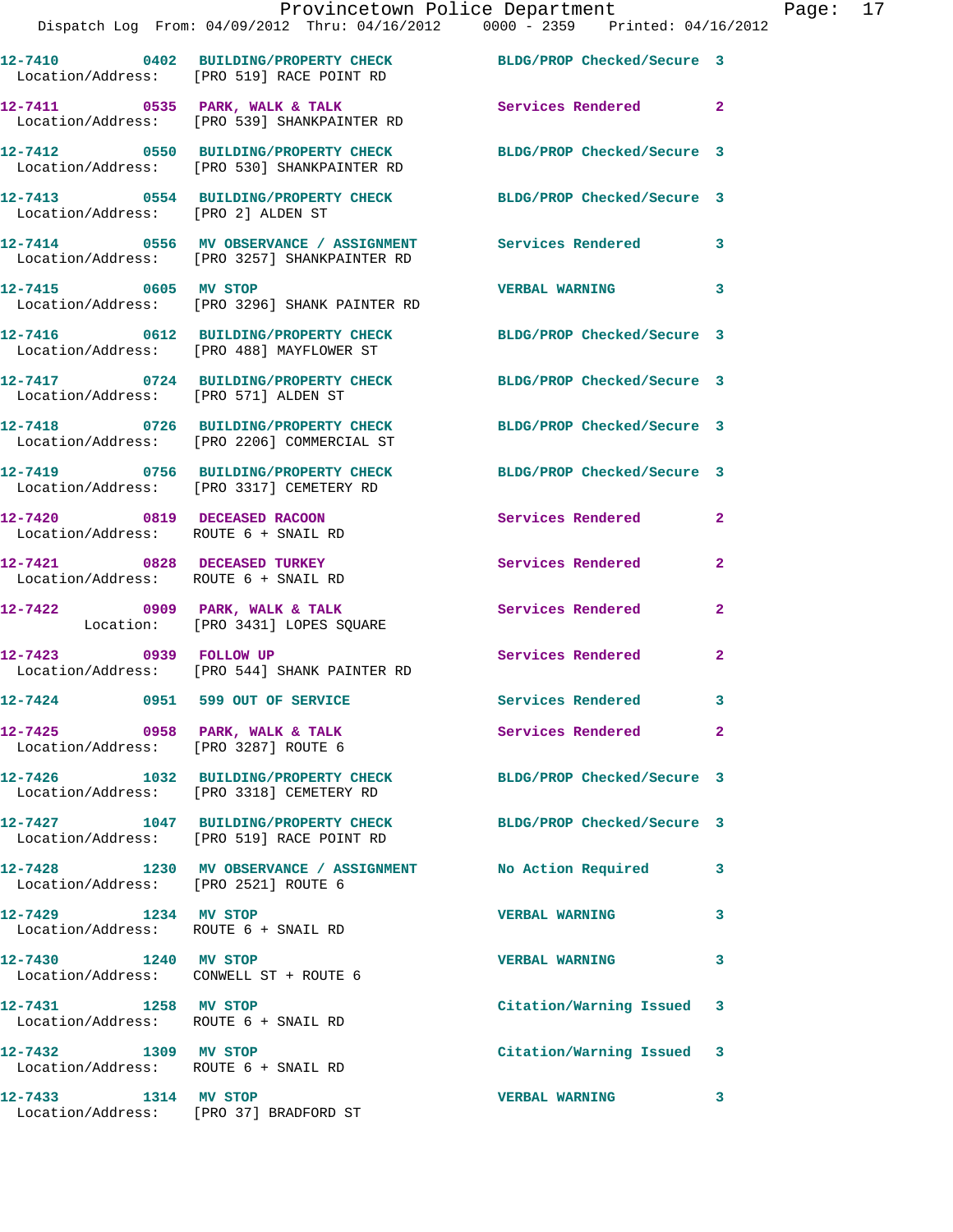Page:  $18$ <br>2012

|                                                              | Provincetown Police Department<br>Dispatch Log From: 04/09/2012 Thru: 04/16/2012 0000 - 2359 Printed: 04/16/2012 |                            |              |
|--------------------------------------------------------------|------------------------------------------------------------------------------------------------------------------|----------------------------|--------------|
|                                                              |                                                                                                                  | <b>VERBAL WARNING</b>      | 3            |
| 12-7435 1337 FOUND IPHONE                                    | Location/Address: [PRO 542] SHANK PAINTER RD                                                                     | <b>Services Rendered</b>   | 3            |
|                                                              | 12-7436 1339 BUILDING/PROPERTY CHECK<br>Location/Address: [PRO 2206] COMMERCIAL ST                               | BLDG/PROP Checked/Secure 3 |              |
|                                                              | $12-7437$ $1347$ PARK, WALK & TALK<br>Location/Address: [PRO 175] COMMERCIAL ST                                  | <b>Services Rendered</b>   | $\mathbf{2}$ |
|                                                              | 12-7438 1415 BUILDING/PROPERTY CHECK<br>Location/Address: [PRO 3317] CEMETERY RD                                 | BLDG/PROP Checked/Secure 3 |              |
|                                                              | 12-7439    1418    ALARM - GENERAL<br>Location/Address: [PRO 2100] SMALLS CT                                     | False Alarm                | 1            |
| Location/Address: [PRO 2539] RYDER ST                        | 12-7441 1502 PARKING COMPLAINT / GENERAL SPOKEN TO                                                               |                            | 3            |
|                                                              | 12-7442 1522 BUILDING/PROPERTY CHECK<br>Location/Address: [PRO 564] BAYBERRY AVE                                 | BLDG/PROP Checked/Secure 3 |              |
|                                                              | 12-7443 1537 LOST PROPERTY-WALLET<br>Location/Address: [PRO 2490] PROVINCELANDS RD                               | <b>No Action Required</b>  | 3            |
| Location/Address: RACE POINT RD                              | 12-7444 1548 MV OBSERVANCE / ASSIGNMENT                                                                          | No Action Required         | 3            |
| 12-7445 1554 MV STOP                                         | Location/Address: TIN PAN ALLEY RD + RACE POINT RD                                                               | Citation/Warning Issued    | 3            |
| Location/Address: [PRO 2521] ROUTE 6                         | 12-7446 1556 MV OBSERVANCE / ASSIGNMENT No Action Required                                                       |                            | 3            |
|                                                              | 12-7447 1700 ASSIST CITIZEN-FINGER PRINTS Services Rendered<br>Location/Address: [PRO 542] SHANK PAINTER RD      |                            | 3            |
| 12-7448 1719 COMPLAINT                                       | Location/Address: [PRO 3296] SHANK PAINTER RD                                                                    | <b>SPOKEN TO</b>           | 3            |
| 12-7449 1821 PARK, WALK & TALK                               | Location/Address: [PRO 165] COMMERCIAL ST                                                                        | No Action Required         |              |
| Location/Address: [PRO 526] RYDER ST                         | 12-7450 1950 BUILDING/PROPERTY CHECK                                                                             | BLDG/PROP Checked/Secure 3 |              |
|                                                              | 12-7451 2003 BUILDING/PROPERTY CHECK<br>Location/Address: [PRO 175] COMMERCIAL ST                                | BLDG/PROP Checked/Secure 3 |              |
|                                                              | 12-7452 2023 BUILDING/PROPERTY CHECK<br>Location/Address: [PRO 530] SHANKPAINTER RD                              | BLDG/PROP Checked/Secure 3 |              |
|                                                              | 12-7453 2029 BUILDING/PROPERTY CHECK<br>Location/Address: [PRO 519] RACE POINT RD                                | BLDG/PROP Checked/Secure 3 |              |
| 12-7454 2031 MV STOP<br>Location/Address: ROUTE 6 + SNAIL RD |                                                                                                                  | <b>VERBAL WARNING</b>      | 3            |
| 12-7455 2035 MV STOP                                         | Location/Address: ROUTE 6 + SANDY HILL LN                                                                        | <b>VERBAL WARNING</b>      | 3            |
|                                                              | 12-7456  2042 MV OBSERVANCE / ASSIGNMENT Services Rendered<br>Location/Address: [PRO 2784] SHANKPAINTER RD       |                            | 3            |
|                                                              | 12-7457 2100 MV OBSERVANCE / ASSIGNMENT<br>Location/Address: [PRO 1892] SHANKPAINTER RD                          | <b>Services Rendered</b>   | 3            |
|                                                              | 12-7458 2117 MV OBSERVANCE / ASSIGNMENT Services Rendered<br>Location/Address: [PRO 2577] BRADFORD ST            |                            | 3            |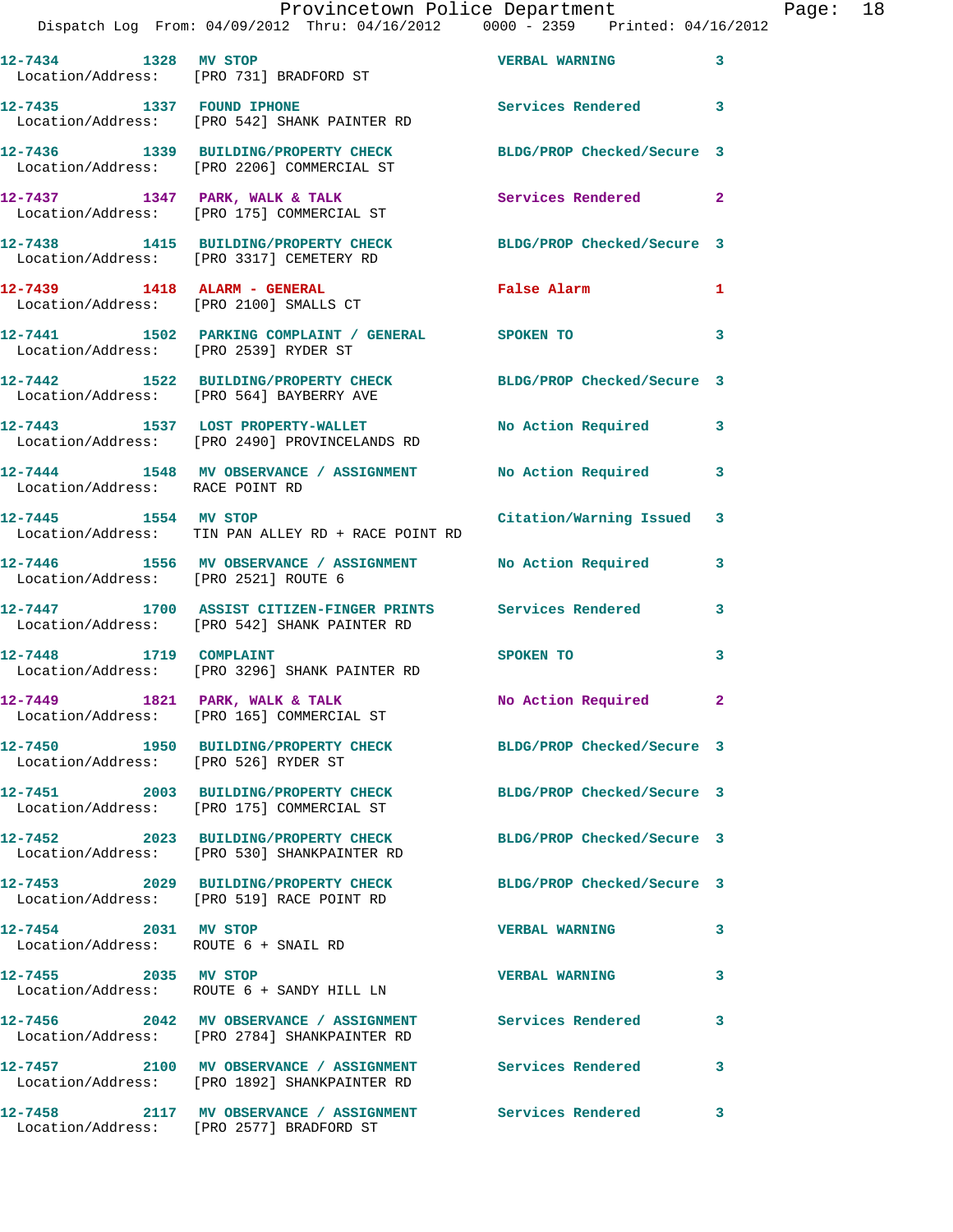| Location/Address: BRADFORD ST + CENTER ST                                         | 12-7459 2123 MV STOP                                                            | <b>VERBAL WARNING</b>      | 3                  |
|-----------------------------------------------------------------------------------|---------------------------------------------------------------------------------|----------------------------|--------------------|
| 12-7460 2152 MV STOP<br>Location/Address: ROUTE 6 + HOWLAND ST                    |                                                                                 | VERBAL WARNING 3           |                    |
| 12-7461 2201 BUILDING/PROPERTY CHECK<br>Location/Address: [PRO 3317] CEMETERY RD  |                                                                                 | BLDG/PROP Checked/Secure 3 |                    |
| Location/Address: [PRO 1646] WINSLOW ST                                           | 12-7462 2222 BUILDING/PROPERTY CHECK BLDG/PROP Checked/Secure 3                 |                            |                    |
| Location/Address: [PRO 545] SHANK PAINTER RD                                      | 12-7463 2257 BUILDING/PROPERTY CHECK                                            | BLDG/PROP Checked/Secure 3 |                    |
| Location/Address: [PRO 530] SHANKPAINTER RD                                       | 12-7464 2303 BUILDING/PROPERTY CHECK BLDG/PROP Checked/Secure 3                 |                            |                    |
| 12-7465 2325 PARK, WALK & TALK<br>Location/Address: COMMERCIAL ST                 |                                                                                 | <b>Services Rendered</b>   | $\mathbf{2}$       |
| Location/Address: [PRO 542] SHANK PAINTER RD                                      | 12-7466 2327 INFO SERVICES - LOBBY Services Rendered                            |                            | $\mathbf{2}$<br>16 |
| 12-7467 2331 BAR CHECK<br>Location/Address: [PRO 2737] COMMERCIAL ST              |                                                                                 | <b>Services Rendered</b>   | $\mathbf{2}$       |
| 12-7468 2338 BAR CHECK<br>Location/Address: [PRO 399] COMMERCIAL ST               |                                                                                 | Services Rendered          | $\mathbf{2}$       |
| 12-7469 2341 BAR CHECK<br>Location/Address: [PRO 208] COMMERCIAL ST               |                                                                                 | Services Rendered          | $\mathbf{2}$       |
| 12-7470 2345 BAR CHECK<br>Location/Address: [PRO 3443] COMMERCIAL ST              |                                                                                 | Services Rendered          | $\mathbf{2}$       |
| 12-7471 2346 BAR CHECK<br>Location/Address: [PRO 484] MASONIC PL                  |                                                                                 | Services Rendered          | 2                  |
| 12-7472 2352 BUILDING/PROPERTY CHECK<br>Location/Address: [PRO 182] COMMERCIAL ST |                                                                                 | BLDG/PROP Checked/Secure 3 |                    |
| 12-7473 2359 BAR CHECK<br>Location/Address: [PRO 80] CARVER ST                    |                                                                                 | Services Rendered          | $\mathbf{2}$       |
| For Date: $04/15/2012$ - Sunday                                                   |                                                                                 |                            |                    |
| Location/Address: [PRO 3506] CONANT ST                                            | 12-7474 0008 BUILDING/PROPERTY CHECK BLDG/PROP Checked/Secure 3                 |                            |                    |
| 12-7475 0014 BAR CHECK<br>Location/Address: [PRO 79] CARVER ST                    |                                                                                 | BLDG/PROP Checked/Secure 2 |                    |
| 12-7476 0032 PARK, WALK & TALK<br>Location/Address: [PRO 175] COMMERCIAL ST       |                                                                                 | Services Rendered          | $\mathbf{2}$       |
| Location/Address: [PRO 3256] COMMERCIAL ST                                        | 12-7477 0041 BUILDING/PROPERTY CHECK BLDG/PROP Checked/Secure 3                 |                            |                    |
|                                                                                   | 12-7478 0052 PARK, WALK & TALK<br>Location/Address: STANDISH ST + COMMERCIAL ST | Services Rendered 2        |                    |
| Location/Address: [PRO 519] RACE POINT RD                                         | 12-7479 0119 BUILDING/PROPERTY CHECK                                            | BLDG/PROP Checked/Secure 3 |                    |
| Location/Address: [PRO 306] COMMERCIAL ST                                         | 12-7480 0122 BUILDING/PROPERTY CHECK BLDG/PROP Checked/Secure 3                 |                            |                    |
| 12-7481 0126 BAR CHECK                                                            |                                                                                 | LICENSING VIOLATION 2      |                    |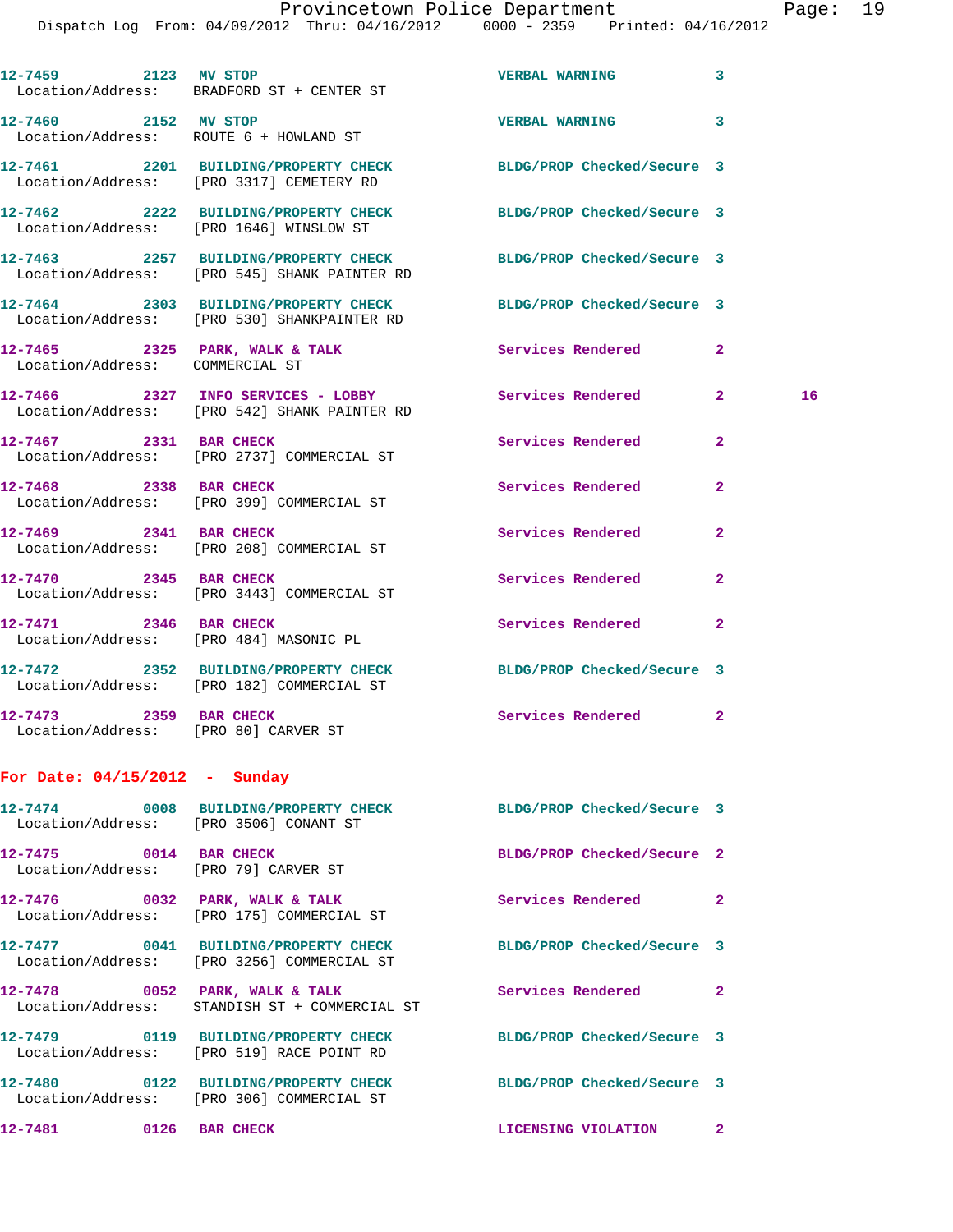|                                       | Provincetown Police Department<br>Dispatch Log From: 04/09/2012 Thru: 04/16/2012 0000 - 2359 Printed: 04/16/2012 |                                       |   | Page: 20 |  |
|---------------------------------------|------------------------------------------------------------------------------------------------------------------|---------------------------------------|---|----------|--|
|                                       | Location/Address: [PRO 2737] COMMERCIAL ST                                                                       |                                       |   |          |  |
|                                       | 12-7482 0159 MV STOP<br>Location/Address: ALDEN ST + BRADFORD ST                                                 | <b>VERBAL WARNING</b>                 | 3 |          |  |
| 12-7483 0204 MV STOP                  | Location/Address: HOWLAND ST + BRADFORD ST                                                                       | <b>VERBAL WARNING</b>                 | 3 |          |  |
|                                       | 12-7484 0215 MV OBSERVANCE / ASSIGNMENT Services Rendered<br>Location/Address: [PRO 2577] BRADFORD ST            |                                       | 3 |          |  |
|                                       | 12-7486 0245 ASSIST AGENCY/SUICIDAL FEMALE Services Rendered<br>Location/Address: [PRO 542] SHANK PAINTER RD     |                                       | 3 |          |  |
|                                       | 12-7485 0250 NOISE COMPLAINT<br>Location/Address: [PRO 506] PEARL ST                                             | Peace Restored and the Peace Restored | 3 |          |  |
|                                       | 12-7487 0310 BUILDING/PROPERTY CHECK No Action Required 3<br>Location/Address: [PRO 2543] MACMILLAN              |                                       |   |          |  |
|                                       | 12-7489 0310 BUILDING/PROPERTY CHECK BLDG/PROP Checked/Secure 3<br>Location/Address: [PRO 2898] JEROME SMITH RD  |                                       |   |          |  |
| Location/Address: [PRO 444] HIGH POLE | 12-7488 0311 BUILDING/PROPERTY CHECK BLDG/PROP Checked/Secure 3                                                  |                                       |   |          |  |
|                                       | 12-7490 0438 ASSIST CITIZEN<br>Location/Address: [PRO 999] MONTELLO ST                                           | Services Rendered 3                   |   |          |  |
|                                       | 12-7491 0513 BUILDING/PROPERTY CHECK<br>Location/Address: [PRO 3030] TIN PAN ALLEY RD                            | No Action Required 3                  |   |          |  |
| Location/Address: [PRO 3287] ROUTE 6  | 12-7492 0513 BUILDING/PROPERTY CHECK                                                                             | No Action Required 3                  |   |          |  |
|                                       | 12-7493 0554 BUILDING/PROPERTY CHECK BLDG/PROP Checked/Secure 3<br>Location/Address: [PRO 1638] COMMERCIAL ST    |                                       |   |          |  |
| Location/Address: RACE POINT RD       | 12-7494 0803 MV OBSERVANCE / ASSIGNMENT No Action Required 3                                                     |                                       |   |          |  |
|                                       | Location/Address: [PRO 106] COMMERCIAL ST                                                                        | No Action Required                    | 3 |          |  |
|                                       | 12-7495 0830 BUILDING/PROPERTY CHECK BLDG/PROP Checked/Secure 3<br>Location/Address: [PRO 2483] COMMERCIAL ST    |                                       |   |          |  |
|                                       | 12-7497 0837 COMPLAINT/DUMPSTER<br>Location/Address: [PRO 3405] COMMERCIAL ST                                    | Services Rendered                     | 3 |          |  |
|                                       | 12-7498 0843 BUILDING/PROPERTY CHECK<br>Location/Address: [PRO 2206] COMMERCIAL ST                               | No Action Required                    | 3 |          |  |
|                                       | $12-7499$ 0843 PARK, WALK & TALK<br>Location/Address: [PRO 643] COMMERCIAL ST                                    | Services Rendered                     | 2 |          |  |
| 12-7500 0935 MV STOP                  | Location/Address: [PRO 2513] ROUTE 6                                                                             | Citation/Warning Issued 3             |   |          |  |
|                                       | 12-7501 0954 ASSIST AGENCY / WATER LEAK Services Rendered<br>Location/Address: [PRO 1496] ALLERTON ST            |                                       | 3 |          |  |
|                                       | 12-7502 1002 ASSIST CITIZEN<br>Location/Address: [PRO 1583] MONTELLO ST                                          | Services Rendered                     | 3 |          |  |
|                                       | 12-7503 1003 MV OBSERVANCE / ASSIGNMENT Services Rendered<br>Location/Address: [PRO 2784] SHANK PAINTER RD       |                                       | 3 |          |  |
|                                       | 12-7504 1010 MV OBSERVANCE / ASSIGNMENT Services Rendered 3                                                      |                                       |   |          |  |

Location/Address: [PRO 1803] SHANKPAINTER RD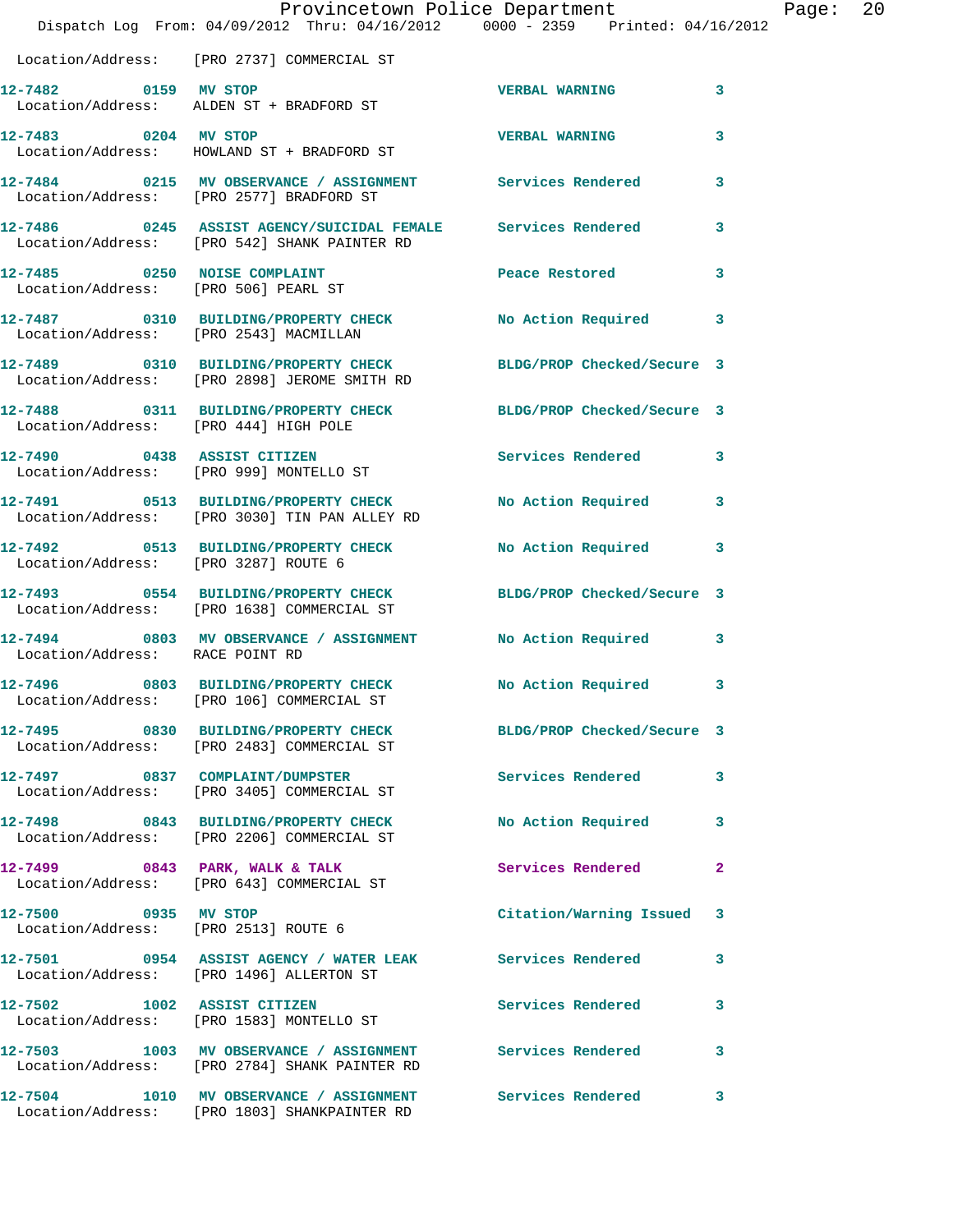|                                                  | Provincetown Police Department The Rage: 21<br>Dispatch Log From: 04/09/2012 Thru: 04/16/2012   0000 - 2359   Printed: 04/16/2012 |                         |              |  |
|--------------------------------------------------|-----------------------------------------------------------------------------------------------------------------------------------|-------------------------|--------------|--|
|                                                  | 12-7505 1014 MV STOP 100 2011 212-7505 2010 1014 2021<br>Location/Address: [PRO 3260] BRADFORD ST EXT                             |                         |              |  |
|                                                  | 12-7506 1018 MV COMPLAINT Services Rendered 2<br>Location/Address: [PRO 1542] COMMERCIAL ST                                       |                         |              |  |
|                                                  | 12-7508 1025 MV OBSERVANCE / ASSIGNMENT No Action Required 3<br>Location/Address: [PRO 1803] SHANKPAINTER RD                      |                         |              |  |
|                                                  | 12-7507 1031 MEDICAL EMERGENCY Transported to Hospital 1<br>Location/Address: [PRO 442] HARRY KEMP WAY                            |                         |              |  |
|                                                  | 12-7509 1039 BOAT/HARBORMASTER<br>Location/Address: [PRO 2543] MACMILLAN WHARF                                                    | Services Rendered 2     |              |  |
| Location/Address: RACE POINT RD                  | 12-7510 1041 MV OBSERVANCE / ASSIGNMENT Services Rendered                                                                         |                         | 3            |  |
|                                                  | 12-7515 1041 BUILDING/PROPERTY CHECK No Action Required 3<br>Location/Address: [PRO 512] PRINCE ST                                |                         |              |  |
|                                                  | 12-7511 1052 MEDICAL EMERGENCY Transported to Hospital 1<br>Location/Address: [PRO 3222] ALDEN ST                                 |                         |              |  |
| Location: SNAIL RD                               | 12-7512 1101 MV OBSERVANCE / ASSIGNMENT Services Rendered 3                                                                       |                         |              |  |
| 12-7513 1115 MV STOP<br>Location: SNAIL RD       |                                                                                                                                   | <b>VERBAL WARNING</b>   | 3            |  |
|                                                  | 12-7514 1131 FIRE/ FALSE ALARM 5ervices Rendered 1<br>Location/Address: [PRO 2558] BRADFORD ST                                    |                         |              |  |
|                                                  | 12-7516 1154 BUILDING/PROPERTY CHECK No Action Required 3<br>Location/Address: [PRO 175] COMMERCIAL ST                            |                         |              |  |
| 12-7517 1209 MV STOP<br>Location: HARRY KEMP WAY |                                                                                                                                   | <b>VERBAL WARNING 3</b> |              |  |
|                                                  | 12-7518 1236 MV DISABLED <b>12.12 Vehicle Towed</b><br>Location/Address: PROVINCELANDS RD + BRADFORD ST                           |                         | $\mathbf{2}$ |  |
| Location/Address: [PRO 571] ALDEN ST             | 12-7519 1331 BUILDING/PROPERTY CHECK No Action Required                                                                           |                         |              |  |
|                                                  | 12-7520 1331 COMPLAINT/PARKING METER Services Rendered<br>Location/Address: WEST VINE ST + COMMERCIAL ST                          |                         | 3            |  |
| Location/Address: HARRY KEMP WAY                 | 12-7522 1331 PARK, WALK & TALK                                                                                                    | No Action Required      | $\mathbf{2}$ |  |
|                                                  | 12-7521 1341 BUILDING/PROPERTY CHECK BLDG/PROP Checked/Secure 3<br>Location/Address: [PRO 440] HARRY KEMP WAY                     |                         |              |  |
|                                                  | 12-7523 1347 BUILDING/PROPERTY CHECK BLDG/PROP Checked/Secure 3<br>Location/Address: [PRO 2206] COMMERCIAL ST                     |                         |              |  |
| Location/Address: [PRO 2513] ROUTE 6             | 12-7524 1356 ASSIST AGENCY                                                                                                        | Services Rendered       | 3            |  |
|                                                  | 12-7525 1411 BUILDING/PROPERTY CHECK No Action Required 3<br>Location/Address: [PRO 519] RACE POINT RD                            |                         |              |  |
|                                                  | 12-7526 1441 COMPLAINT<br>Location/Address: ALLERTON ST + BRADFORD ST                                                             | No Action Required      | 3            |  |
|                                                  | 12-7527 1508 MEDICAL EMERGENCY<br>Location/Address: [PRO 1402] NELSON AVE                                                         | <b>PATIENT REFUSAL</b>  | 1            |  |
| 12-7528                                          | 1518 ASSIST CITIZEN                                                                                                               | Services Rendered 3     |              |  |

Location/Address: [PRO 542] SHANK PAINTER RD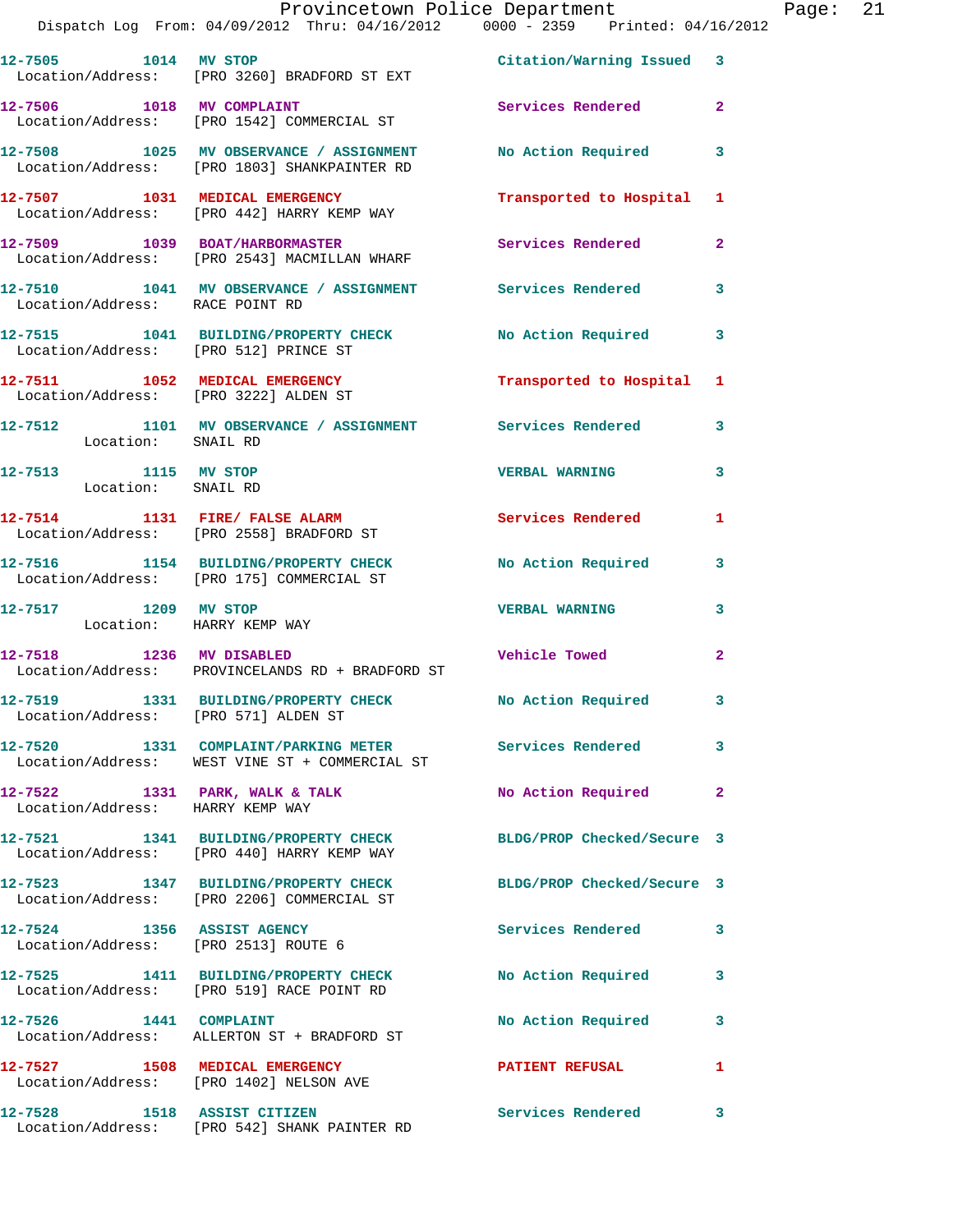Dispatch Log From: 04/09/2012 Thru: 04/16/2012 0000 - 2359 Printed: 04/16/2012

|                                                    | 12-7529 1526 LOST PROPERTY-PASSPORT<br>Location: LOPES SQ. TO RYDER SQ.                                      | No Action Required 3       |                |
|----------------------------------------------------|--------------------------------------------------------------------------------------------------------------|----------------------------|----------------|
| 12-7530 1538 MV STOP<br>Location/Address: ROUTE 6  |                                                                                                              | Citation/Warning Issued 3  |                |
| Location/Address: CENTER ST                        | 12-7531 1600 MV ACCIDENT                                                                                     | No Action Required 1       |                |
|                                                    | Refer To Accident: 12-15-AC                                                                                  |                            |                |
|                                                    | 12-7532 1614 FOLLOW UP<br>Location/Address: JEROME SMITH RD                                                  | Could Not Locate           | $\overline{2}$ |
|                                                    | 12-7533 1621 BUILDING/PROPERTY CHECK<br>Location/Address: [PRO 2483] COMMERCIAL ST                           | Services Rendered          | 3              |
| 12-7534 1627 MV STOP                               | Location/Address: [PRO 539] SHANK PAINTER RD                                                                 | Citation/Warning Issued 3  |                |
|                                                    | 12-7535 1629 ANIMAL CALL-LOST/FOUND<br>Location/Address: BRADFORD ST + PLEASANT ST                           | SPOKEN TO                  | $\mathbf{2}$   |
|                                                    | 12-7536 1721 GENERAL INFO                                                                                    | No Action Required         | 3              |
|                                                    | 12-7537 1741 MV STOP<br>Location/Address: ROUTE 6 + CONWELL ST                                               | <b>VERBAL WARNING</b>      | 3              |
| 12-7538 1745 HAZARDS                               | Location/Address: ALLERTON ST + BRADFORD ST                                                                  | Removed Hazard             | $\overline{2}$ |
| 12-7539 1748 HAZARDS                               | Location/Address: [PRO 3136] RACE POINT RD                                                                   | Services Rendered          | $\mathbf{2}$   |
|                                                    | 12-7540 1805 BUILDING/PROPERTY CHECK<br>Location/Address: [PRO 2483] COMMERCIAL ST                           | BLDG/PROP Checked/Secure 3 |                |
|                                                    | 12-7541 1806 BUILDING/PROPERTY CHECK<br>Location/Address: [PRO 519] RACE POINT RD                            | BLDG/PROP Checked/Secure 3 |                |
| 12-7542 1816 MV STOP                               | Location/Address: [PRO 2807] ROUTE 6 RD                                                                      | No Action Required 3       |                |
|                                                    | 12-7543 1816 MV OBSERVANCE / ASSIGNMENT No Action Required 3<br>Location/Address: [PRO 2521] ROUTE 6         |                            |                |
| 12-7544 1823 MV STOP<br>Location/Address: ROUTE 6  |                                                                                                              | <b>VERBAL WARNING</b>      | 3              |
|                                                    | 12-7545 1828 MEDICAL EMERGENCY<br>Location/Address: [PRO 895] COTTAGE ST                                     | Transported to Hospital 1  |                |
| 12-7546 1843 MV STOP                               | Location/Address: [PRO 2521] ROUTE 6                                                                         | <b>VERBAL WARNING</b>      | 3              |
|                                                    | 12-7547 1854 BUILDING/PROPERTY CHECK BLDG/PROP Checked/Secure 3<br>Location/Address: [PRO 175] COMMERCIAL ST |                            |                |
|                                                    | 12-7548 1921 MEDICAL EMERGENCY<br>Location/Address: [PRO 869] COMMERCIAL ST                                  | PATIENT REFUSAL 1          |                |
|                                                    | 12-7549 1952 MV OBSERVANCE / ASSIGNMENT No Action Required<br>Location/Address: RYDER ST + BRADFORD ST       |                            | 3              |
| 12-7550 2001 MV STOP<br>Location/Address: RYDER ST |                                                                                                              | Citation/Warning Issued 3  |                |
|                                                    | 12-7551 2010 MISSING PERSON<br>Location/Address: [PRO 542] SHANK PAINTER RD                                  | Services Rendered          | 1              |
| 12-7552                                            | 2126 BUILDING/PROPERTY CHECK                                                                                 | BLDG/PROP Checked/Secure 3 |                |
|                                                    |                                                                                                              |                            |                |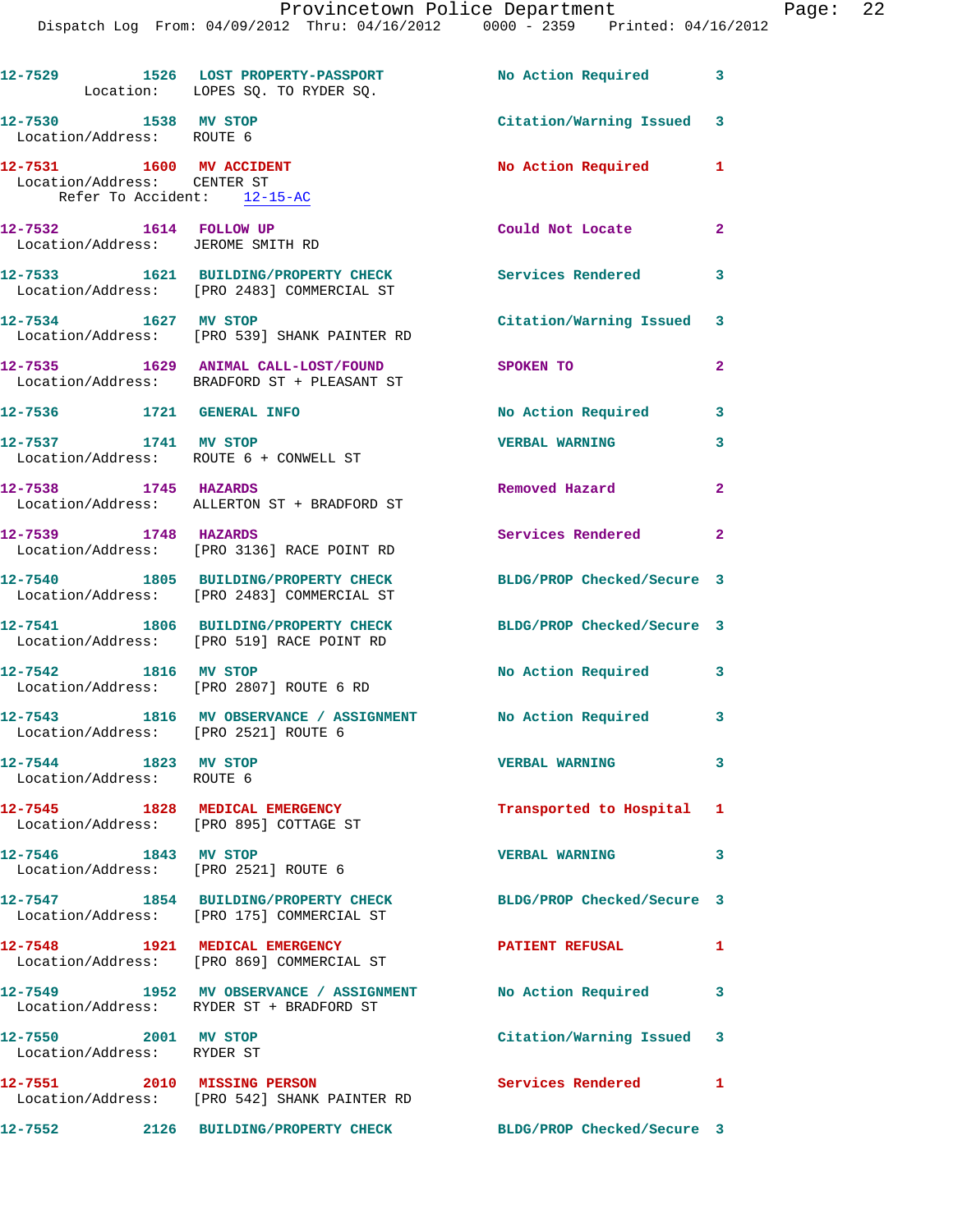|                                                       | Dispatch Log From: 04/09/2012 Thru: 04/16/2012 0000 - 2359 Printed: 04/16/2012                                | Provincetown Police Department Page: 23 |              |  |
|-------------------------------------------------------|---------------------------------------------------------------------------------------------------------------|-----------------------------------------|--------------|--|
|                                                       | Location/Address: [PRO 2540] RACE POINT RD                                                                    |                                         |              |  |
| Location/Address: [PRO 16] BRADFORD ST                | 12-7553 2138 BUILDING/PROPERTY CHECK BLDG/PROP Checked/Secure 3                                               |                                         |              |  |
|                                                       | 12-7554 2142 MV OBSERVANCE / ASSIGNMENT Services Rendered<br>Location/Address: BRADFORD ST + RYDER ST         |                                         | 3            |  |
| 12-7555 2154 MV STOP<br>Location/Address: STANDISH ST |                                                                                                               | No Action Required 3                    |              |  |
|                                                       | 12-7556 2228 DISTURBANCE<br>Location/Address: [PRO 208] COMMERCIAL ST                                         | <b>GONE ON ARRIVAL</b>                  | 1            |  |
| 12-7557 2257 NOISE COMPLAINT                          | Location/Address: [PRO 2667] CAPTAIN BERTIE RD                                                                | Services Rendered                       | $\mathbf{3}$ |  |
|                                                       | 12-7560 2312 FOUND WALLET<br>Location/Address: [PRO 542] SHANK PAINTER RD                                     | <b>Services Rendered</b>                | 3            |  |
|                                                       | 12-7558 2319 BUILDING/PROPERTY CHECK<br>Location/Address: [PRO 175] COMMERCIAL ST                             | BLDG/PROP Checked/Secure 3              |              |  |
|                                                       | 12-7559 2321 BUILDING/PROPERTY CHECK<br>Location/Address: [PRO 440] HARRY KEMP WAY                            | BLDG/PROP Checked/Secure 3              |              |  |
|                                                       | 12-7561 2337 BUILDING/PROPERTY CHECK BLDG/PROP Checked/Secure 3<br>Location/Address: [PRO 3317] CEMETERY RD   |                                         |              |  |
| 12-7562 2341 BAR CHECK                                | Location/Address: [PRO 424] COURT ST                                                                          | No Action Required                      | $\mathbf{2}$ |  |
| Location/Address: [PRO 3729] CARVER ST                | 12-7563 2345 BAR CHECK                                                                                        | Services Rendered                       | $\mathbf{2}$ |  |
|                                                       | 12-7564 2349 MV OBSERVANCE / ASSIGNMENT No Action Required 3<br>Location/Address: RYDER ST + BRADFORD ST      |                                         |              |  |
| For Date: $04/16/2012$ - Monday                       |                                                                                                               |                                         |              |  |
| Location/Address: COMMERCIAL ST                       | 12-7565 0001 PARK, WALK & TALK 3 Services Rendered 2                                                          |                                         |              |  |
|                                                       | 12-7566 0003 BUILDING/PROPERTY CHECK BLDG/PROP Checked/Secure 3<br>Location/Address: [PRO 3609] COMMERCIAL ST |                                         |              |  |
|                                                       | 12-7567 0006 BUILDING/PROPERTY CHECK BLDG/PROP Checked/Secure 3<br>Location/Address: [PRO 2543] MACMILLAN     |                                         |              |  |
|                                                       | 12-7568 0007 BAR CHECK<br>Location/Address: [PRO 2737] COMMERCIAL ST                                          | No Action Required                      | $\mathbf{2}$ |  |
|                                                       | 12-7569 0008 BAR CHECK<br>Location/Address: [PRO 399] COMMERCIAL ST                                           | Services Rendered                       | $\mathbf{2}$ |  |
| 12-7570 0011 BAR CHECK                                | Location/Address: [PRO 3443] COMMERCIAL ST                                                                    | No Action Required                      | 2            |  |
|                                                       | 12-7571 0016 BAR CHECK<br>Location/Address: [PRO 272] COMMERCIAL ST                                           | No Action Required                      | $\mathbf{2}$ |  |
| Location/Address: BRADFORD ST                         | 12-7572 0018 MV OBSERVANCE / ASSIGNMENT Services Rendered                                                     |                                         | 3            |  |
| Location/Address: COMMERCIAL ST                       | 12-7573 0024 PARK, WALK & TALK Services Rendered                                                              |                                         | $\mathbf{2}$ |  |
|                                                       | 12-7574 0026 BAR CHECK<br>Location/Address: [PRO 208] COMMERCIAL ST                                           | No Action Required                      | 2            |  |